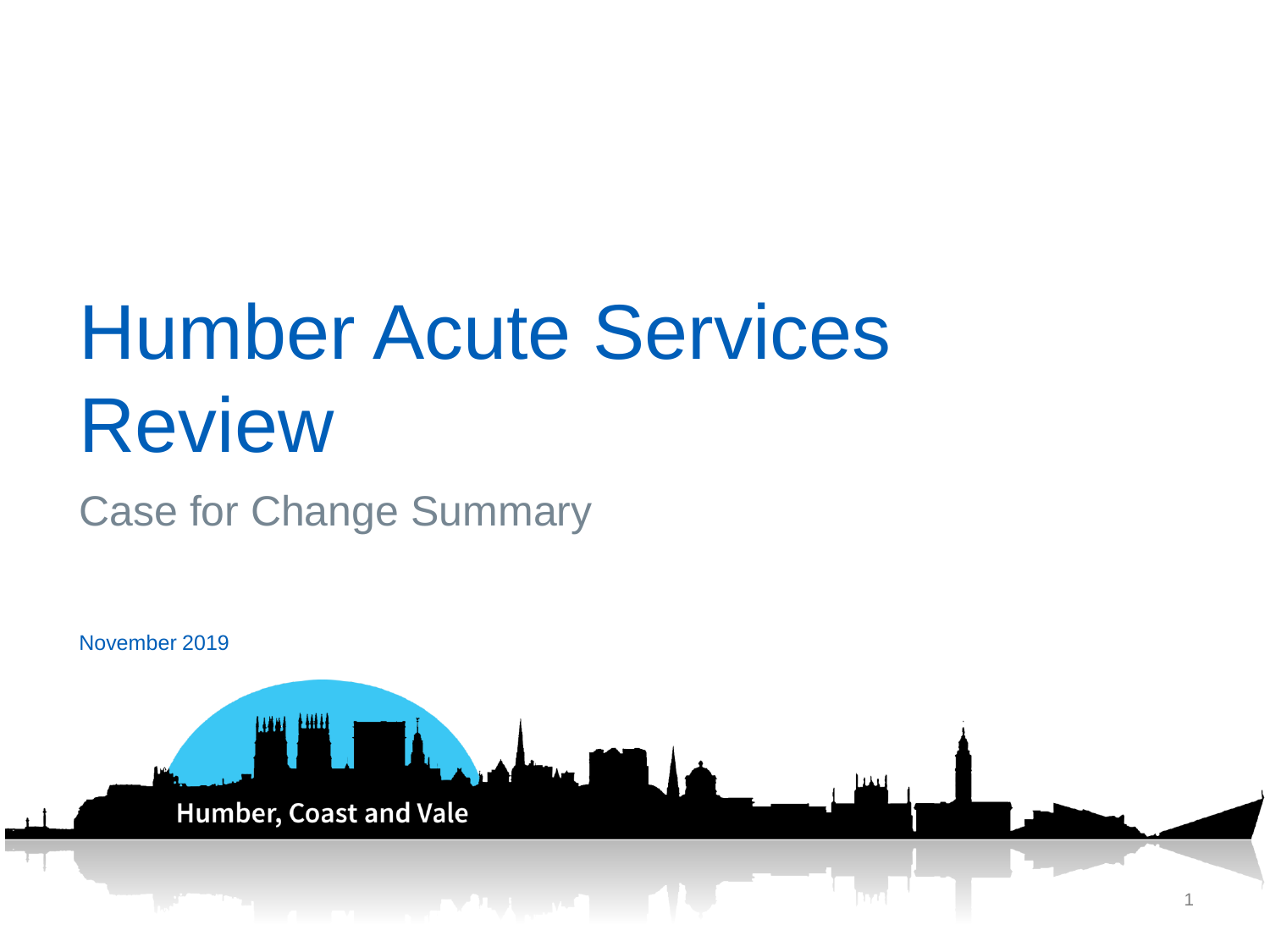# Case for Change Summary

### The Humber Acute Services Review

This document is a summary of the full Humber Acute Services Review (HASR) Case for Change. This shorter version is intended to set out the main challenges facing service provision at Hull University Teaching Hospitals NHS Trust (HUTH) and Northern Lincolnshire and Goole NHS Foundation Trust (NLaG), in order that future plans are developed from a clear and shared rationale.

The Case for Change uses both publicly available data and that supplied by each Trust. Where possible and appropriate, these data have been assessed in relation to accepted national standards, targets and norms.

The Case for Change has been developed in partnership with key stakeholders. Initial analyses were explored in a series of Clinical Design Sub Group (CDSG) workshops with wide clinical and operational representation across both Trusts as well as from other stakeholders (such as Clinical Commissioning Groups (CCGs) and Ambulance Trusts). Patient engagement events have also been held to gain public views.

Iterative input from Trust senior clinical and managerial leaders has been sought and provided throughout the process of developing these documents. Earlier versions have been reviewed by a wide range of appropriate stakeholders, and comments have been addressed incorporating sometimes contradictory feedback in as fair and balanced a way as possible.

Admin 1999. I d

#### **Case for Change engagement to date**



Clinical Leads / interested parties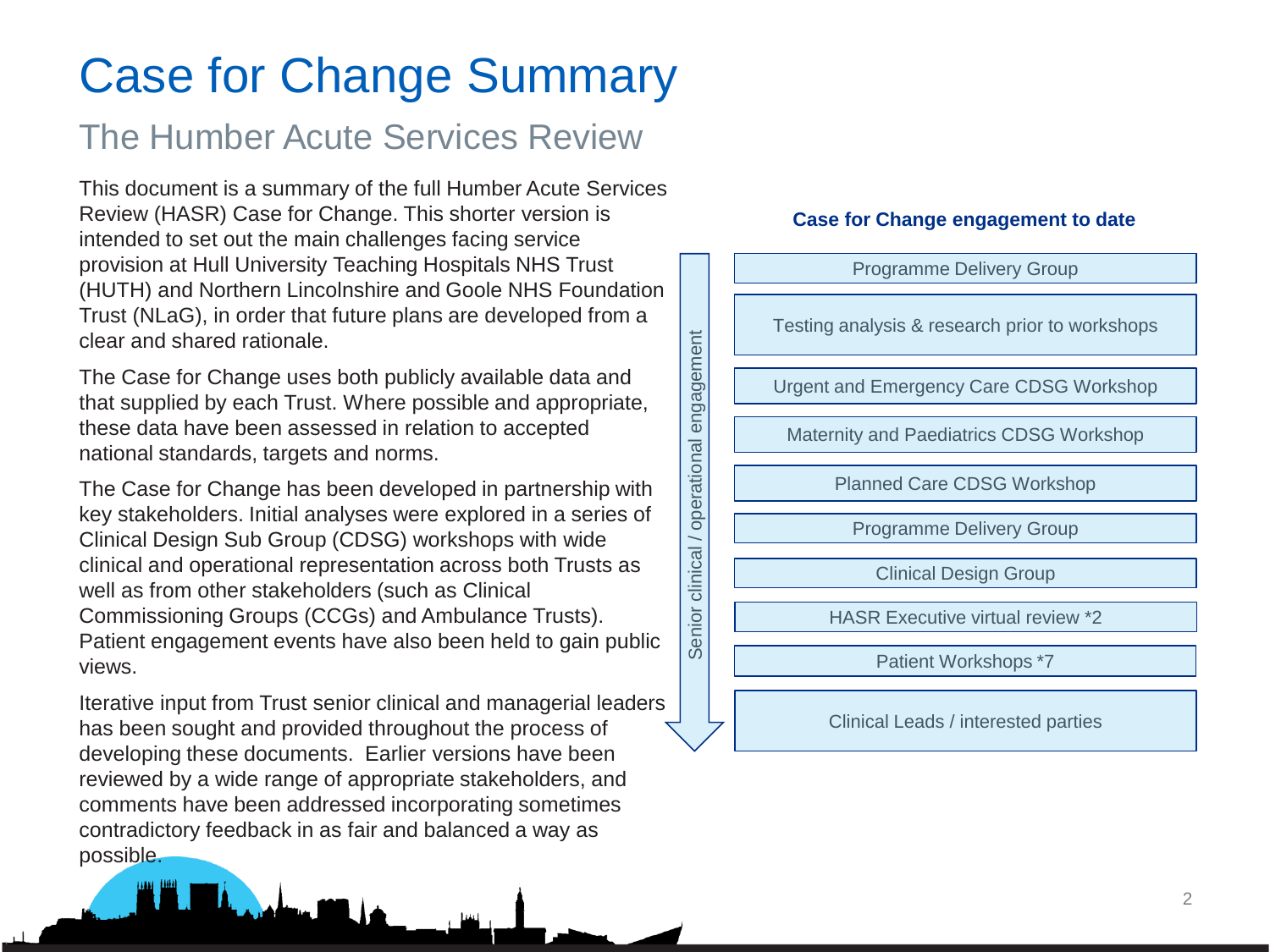# Case for Change

### Main Contents

### Chapter 1: Executive Summary

### Chapter 2: Background

- Why review acute services in the Humber area?
- Phases of the Humber Acute Services Review
- Organisational snapshots
- Population health and demography

### Chapter 3: Why hospital services need to change

- Workforce challenges
- Quality of care
- Service sustainability
- Operational challenges
- Access to diagnostics
- Infrastructure challenges

**Maria Miller** 

- Financial sustainability
- **Conclusions**

### Annex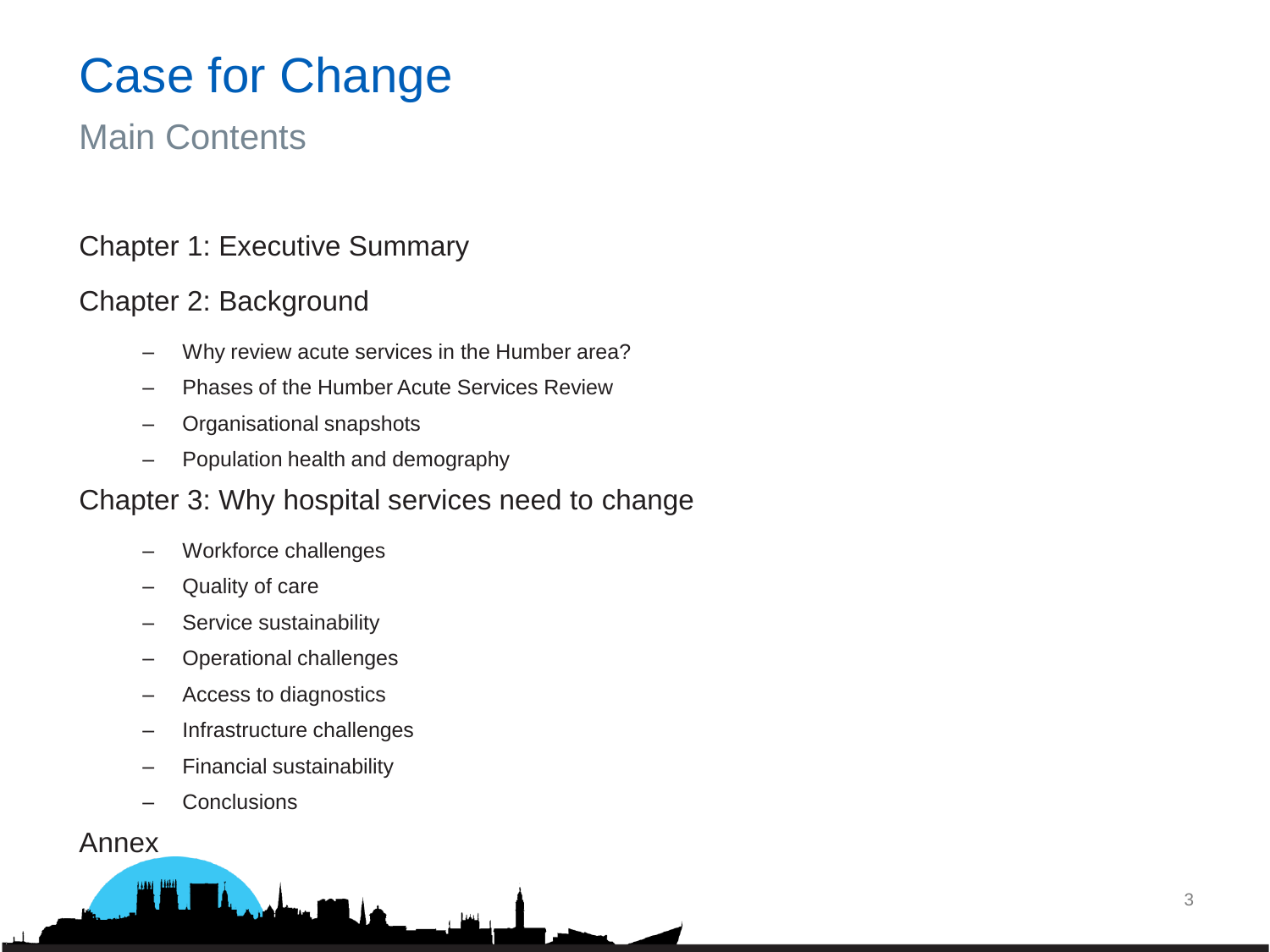# Case for Change

### Glossary of terms

- **BAPM** British Association of Perinatal Medicine
- **CCG** Clinical Commissioning Group
- **CDSG** Clinical Design Sub Group
- **CFC** Case for Change
- **CHH** Castle Hill Hospital
- **CQC** Care Quality Commission
- **CT** Computerised Tomography
- **DGH** District General Hospital
- **DPoW** Diana, Princess of Wales Hospital
- **ED** Emergency Department
- **ENT** Ear, Nose & Throat
- **FY** Financial Year
- **GDH** Goole and District Hospital
- **HASR** Humber Acute Services Review
- **HRI** Hull Royal Infirmary
- **HUTH** Hull University Teaching Hospitals NHS Trust

**Maria Million** 

**ICU** Intensive Care Unit



**Y&H** Yorkshire and Humber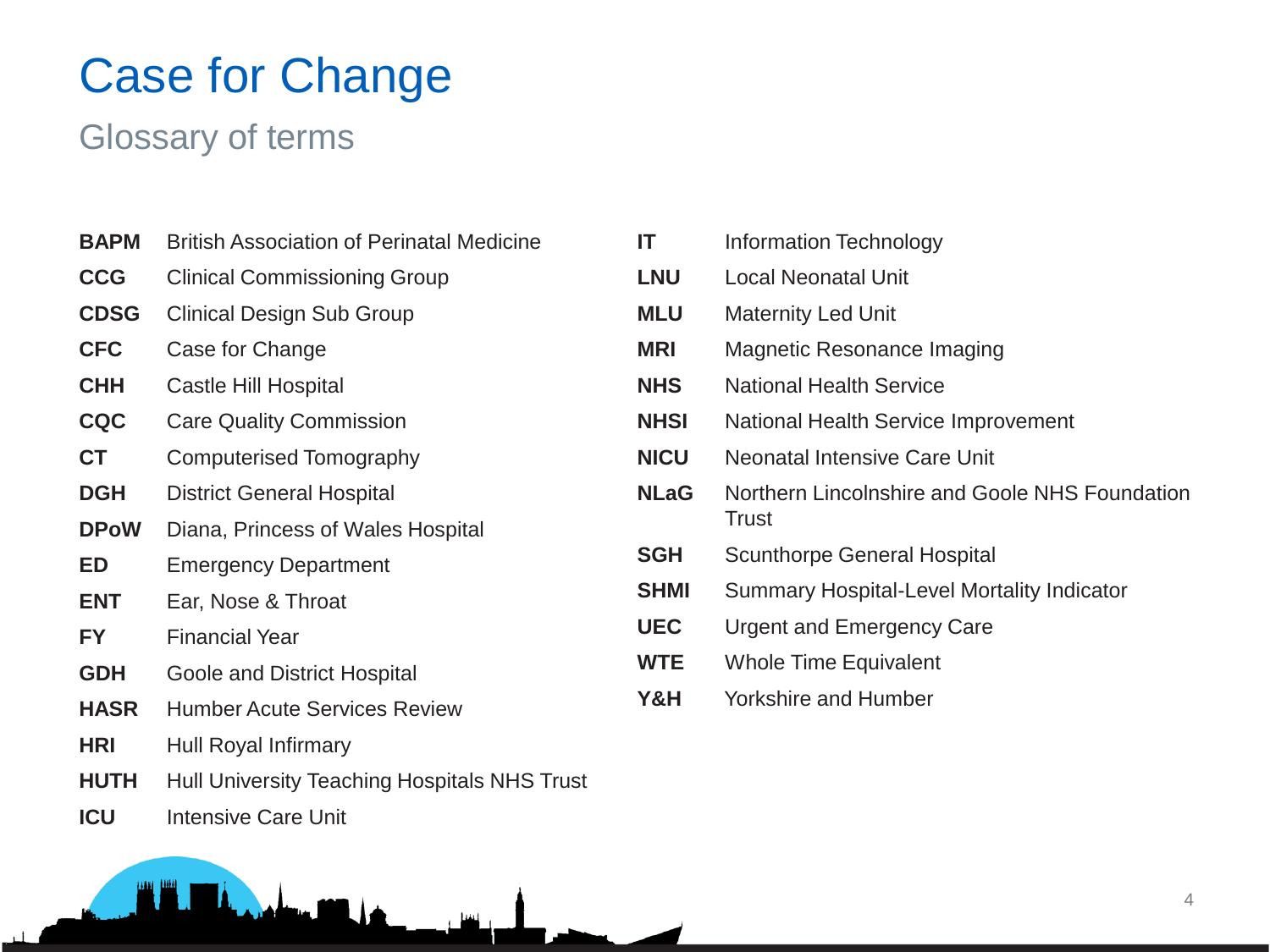# **Chapter 1 Executive Summary**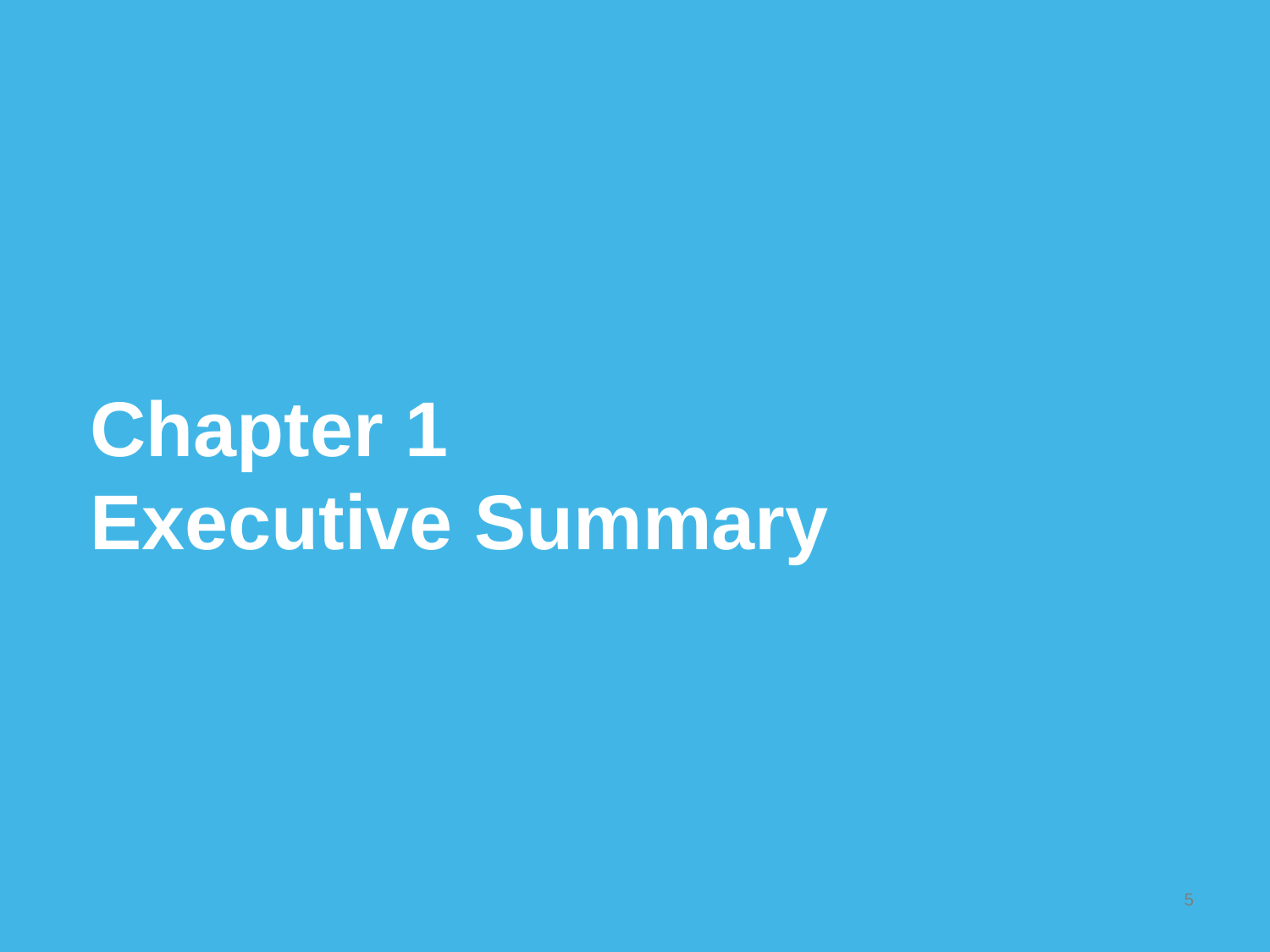# Executive Summary (1 of 3)

**Maria Miller** 

We have to change hospital services across the Humber because:

### **We do not have, and cannot attract, the staff we need to do everything everywhere**

- There is a national shortage of specialist staff doctors, nurses, radiographers etc. and this is worse for some medical conditions than others. For example, there is an international shortage of cancer doctors.
- We are competing to attract staff and many of them (especially younger ones) want a lifestyle which is offered best by living in or close to larger cities. As these areas have larger patient catchments, they also offer staff the opportunity to work in more specialised services.
- Staff who do work in our hospitals are under pressure because of these shortages and we need to make our hospitals better places to work so that they don't leave.
- For some services, staff can only maintain their skills and knowledge if they see enough patients, which means drawing patients from a large enough catchment area. Given our rural and coastal geography, neither side of the River Humber alone has a big enough catchment population to give the volume of patients needed to maintain specialist services and skills.
- Our current model of trying to run similar services across multiple sites, 24 hours a day and seven days a week, stretches the staff we do have thinly, which is not fair on staff or patients.
- We don't always have access to the very latest IT and equipment, and many of our buildings are old and not nice places to work, which makes it harder to attract staff.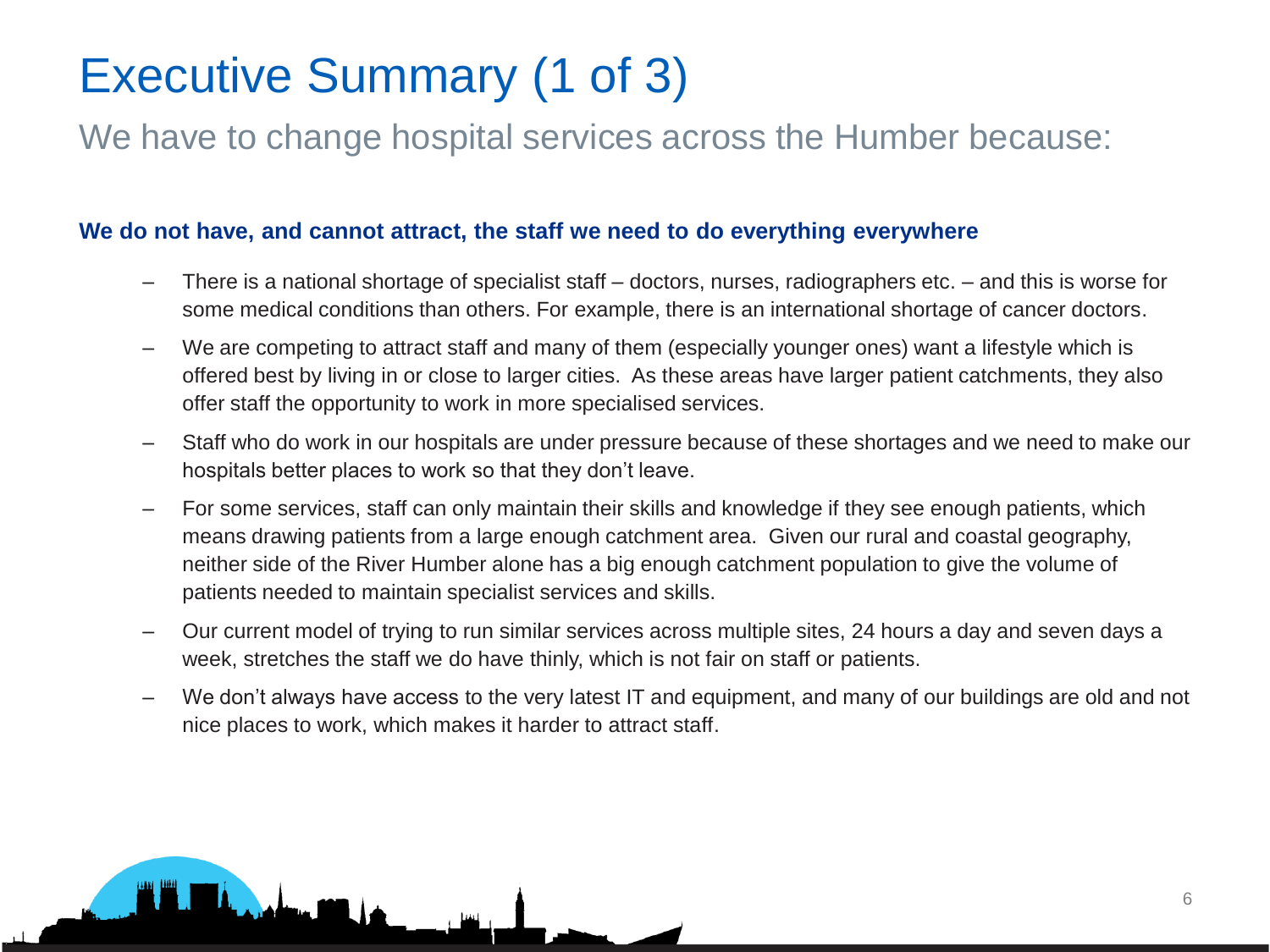# Executive Summary (2 of 3)

<u>bahwa 1998, ja</u>

### We have to change hospital services across the Humber because:

**Patients are not always being seen or treated quickly enough, and more patients die than would be expected. We have reached a critical point which means that we can no longer operate services as they are.**

- Along with many other parts of the country, we are not meeting any of the expected core NHS standards such as waiting times in A&E, for cancer care or for planned surgery.
- Death rates locally are higher than national figures. A widely used measure that shows how the number of deaths following hospital care compares to the expected number has values of 107 for Hull University Teaching Hospitals NHS Trust (HUTH) and 116 for Northern Lincolnshire and Goole NHS Foundation Trust (NLaG). A value of more than 100 means more patients die than expected. The higher the number the more unexpected deaths there have been.
- Much of our medical equipment is old and often breaks down, which means we cannot diagnose and evaluate medical conditions as quickly as we want which can lead to delays in treatment starting.
- We don't have modern technology in place to support care, such as electronic shared records to hold important information about patients or being able to offer video-link clinical consultations.
- Our buildings are old and sometimes they need urgent repairs. This puts more pressure on the buildings we can still use.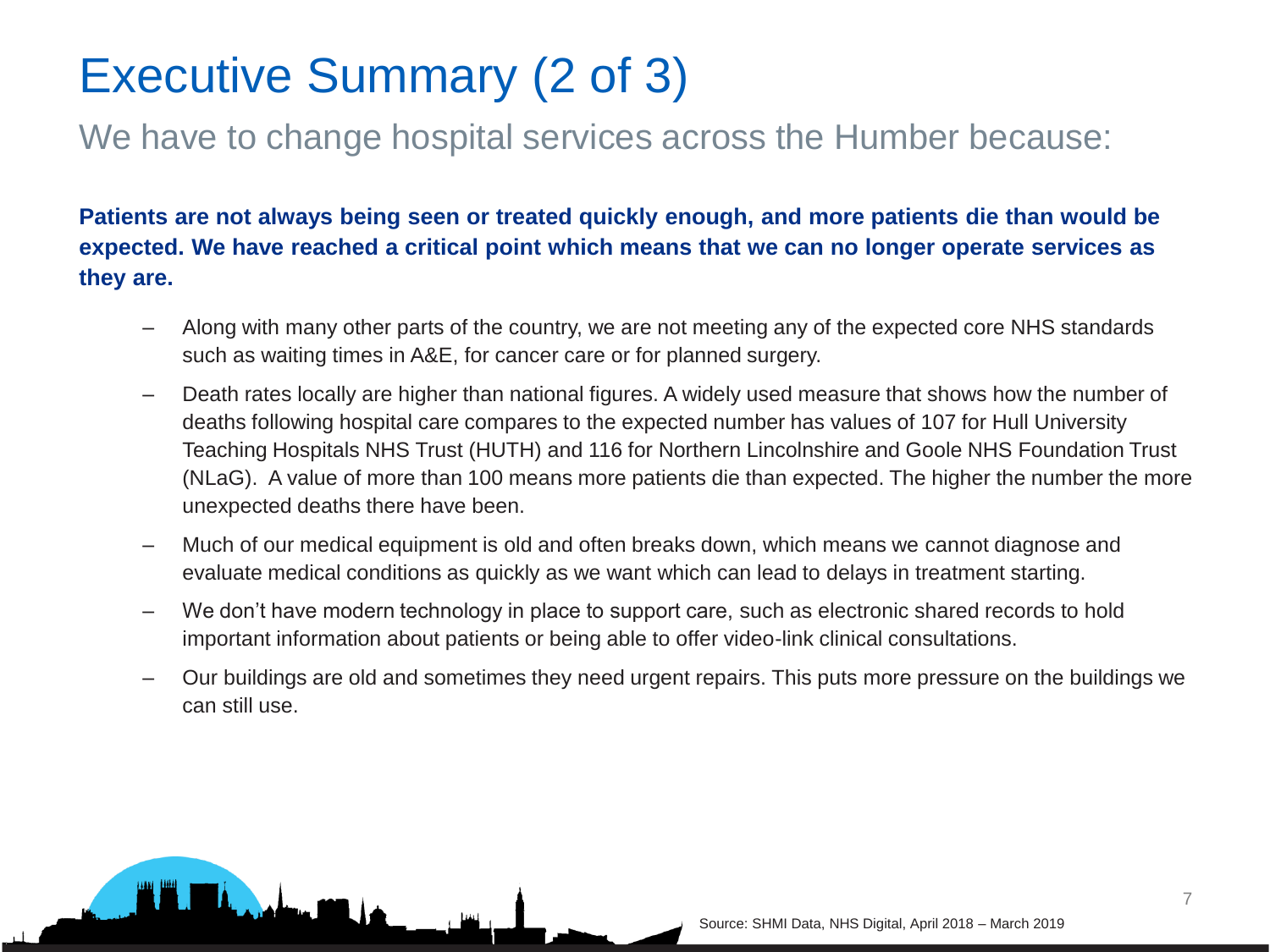# Executive Summary (3 of 3)

<u>bahma 1998, jan</u>

We have to change hospital services across the Humber because:

### **We can't go on like this – it's not fair for patients or staff. Doing nothing is not an option – things will get worse. So we have to change how we run our hospitals**

- We want people living across the Humber area to get the very best care as well as modern treatment. This means seeing skilled, specialist staff who are used to dealing with the illness you have.
- To do this we need a clear plan for the future of our hospitals as well as other services that can help keep people well so they don't need hospital services.
- This plan will set out how we will provide modern healthcare for everyone in the Humber region and improve care across the communities we serve.
- The Humber Acute Services Review is how we are going to develop this plan.

**The Humber Acute Services Review is about coming up with a clear plan for the future of our hospitals that will describe how we will provide modern health care for the population of the Humber region.**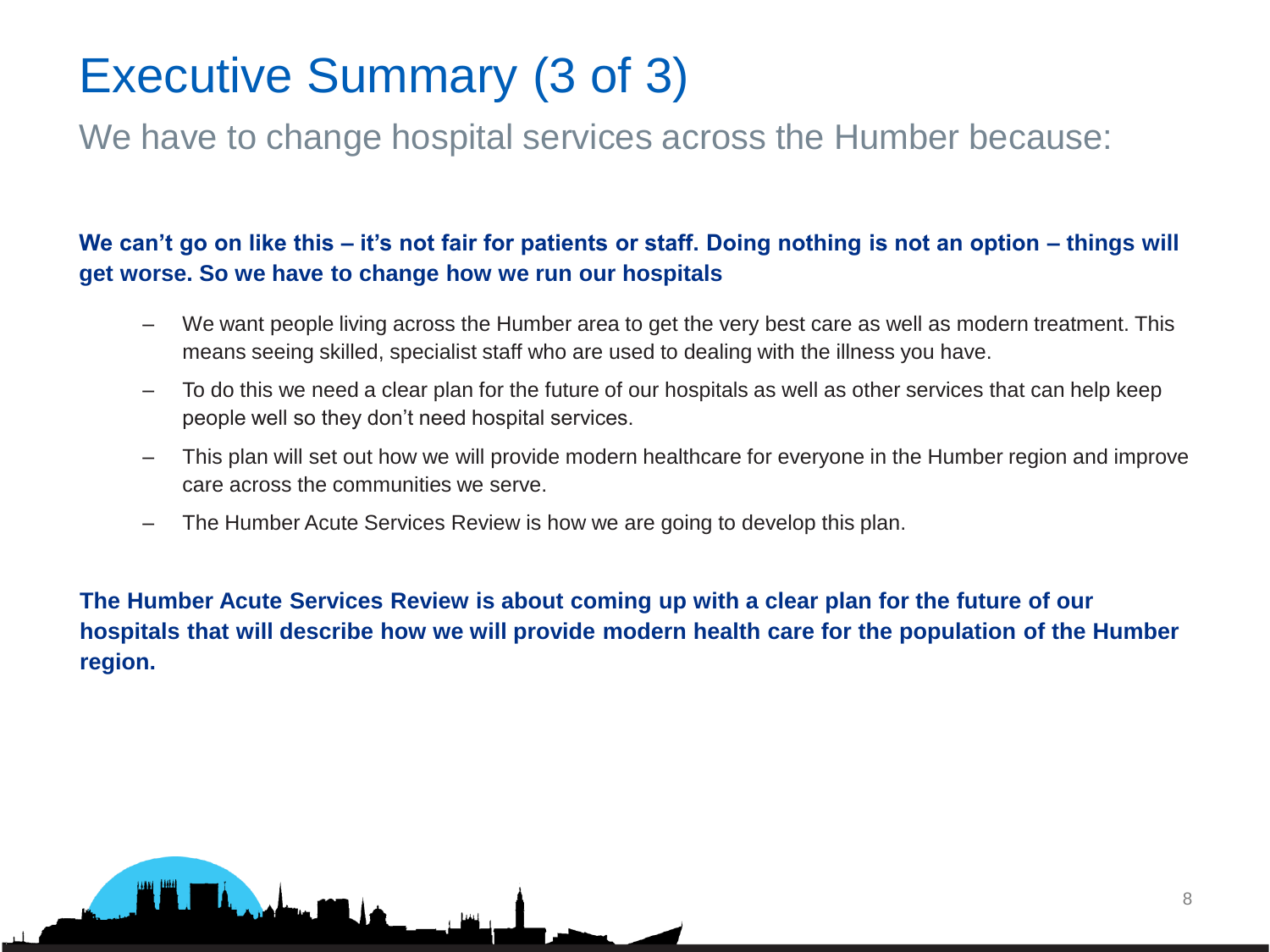# **Chapter 2 Background**

- 1. Why review acute services in the Humber area?
- 2. Phases of the Humber Acute Services Review
- 3. Organisational snapshots
- 4. Population health and demography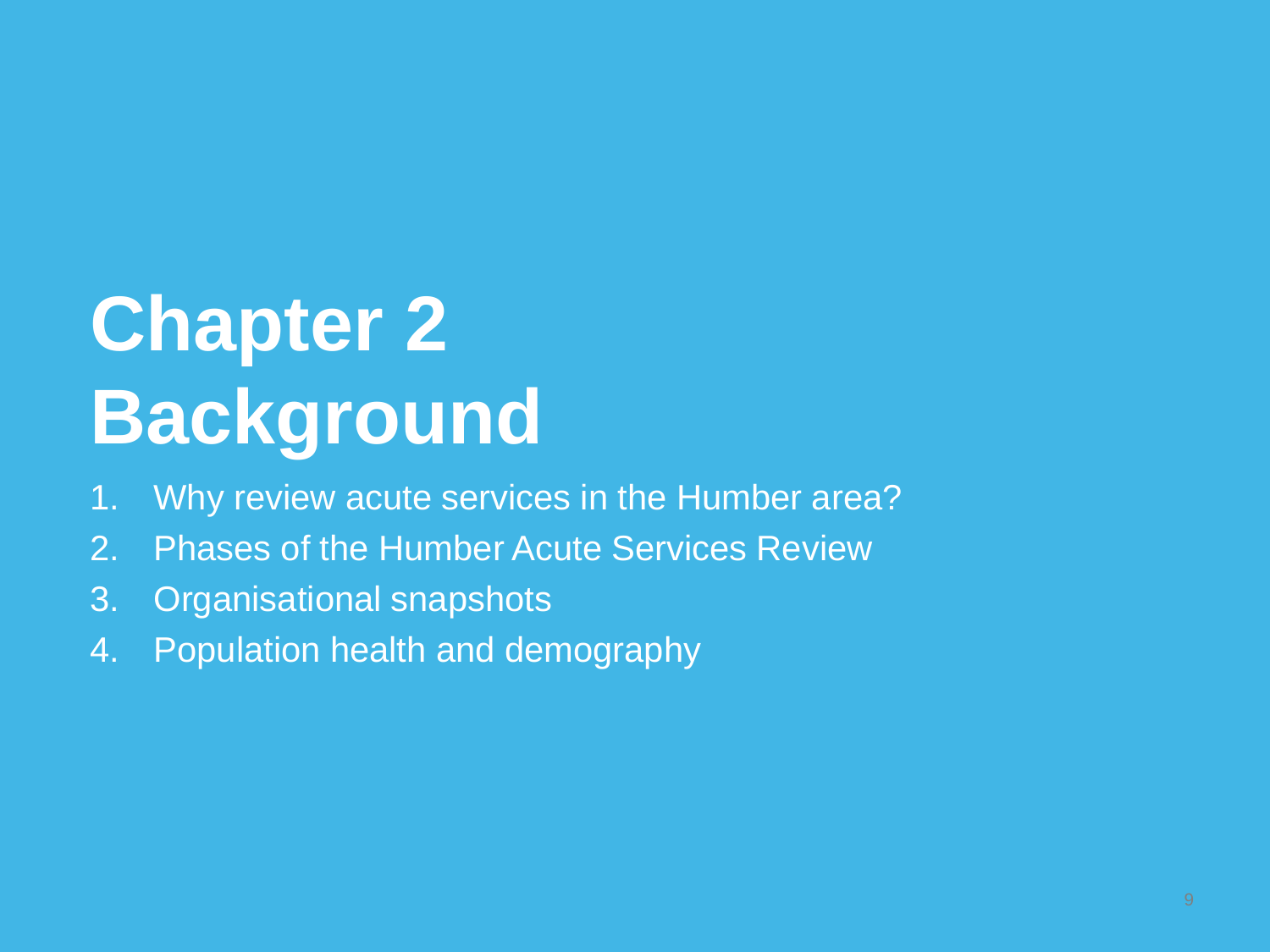# The Humber Acute Services Review

### This review is taking place in the context of wider changes

#### **The Humber Acute Services Review (HASR) is conducted in the context of national ambitions for health services**

The NHS Long Term Plan, published in January 2019, set the ambitions of the NHS over the next 10 years. There is a focus on patients taking greater ownership of their care, with improved disease prevention and support, digital technology use and workforce wellbeing.

Since its publication, local health authorities and individual Trusts have revised their strategies to align more closely with the overarching national ambitions for the health service.

This Case for Change (CFC) takes into account relevant national and local strategies and plans:

admu 100. la

- The NHS Long Term Plan
- Humber, Coast and Vale Long Term Plan 2019-24
- Local Maternity System Review
- Humber, Coast and Vale Place Plans
- Nuffield Trust: Rethinking Acute Medical Care in Smaller Hospitals
- HUTH Trust Strategy 2019-24
- NLaG Trust Strategy 2019-24

### **The Humber Acute Services Review Objectives**

In light of both local challenges and wider plans, the HASR was initiated with the following objectives, to:

- Meet the needs of the population, providing the best possible care within the resources available
- Improve quality and strengthen both operational and financial sustainability
- Determine the long term future of acute hospital provision across the Humber
- Encourage the formation of groups or networks of healthcare provision to overcome challenges together
- Forge greater links to integrate services with primary care and the communities
- Ensure plans are fit for the future by developing them in the knowledge of current and future digital technologies available
- Align with national ambitions to modernise outpatients and same-day emergency care.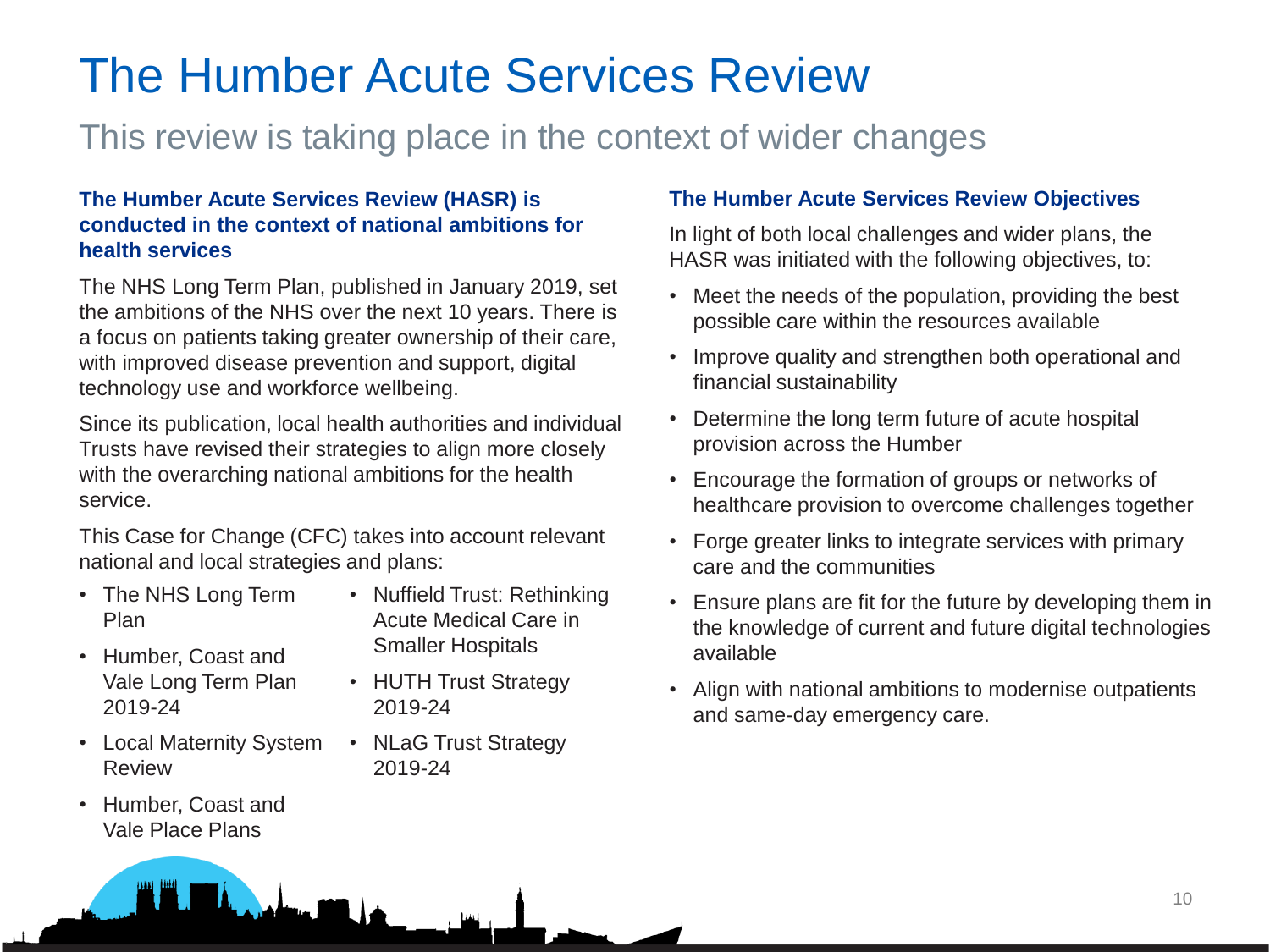# Phases of the Humber Acute Services Review

### Work already done and the scope of this phase of the review

### **The HASR has already been underway for several years**

Earlier work has looked at some individual specialties, and has involved clinical and patient input, as well as data analyses.

In 2017 temporary changes were made to some clinical services to ensure sustainability. This involved consolidating:

- inpatient Ear, Nose and Throat at Diana, Princess of Wales Hospital
- emergency inpatient Urology at Scunthorpe General Hospital

Some of this work is still ongoing, and more information on previous work can be found here:

<u>bahan 1981 ba</u>

<https://humbercoastandvale.org.uk/humberacutereview>

#### **This current phase of the HASR aims to build on the foundation of work which has already been achieved**

The focus of the current work, and this Case for Change, is on the key building blocks of acute hospital care.

- The three service areas that have been agreed by the Executive Oversight Group for inclusion are:
	- 1. Urgent and Emergency Care
	- 2. Maternity and Paediatrics
	- 3. Planned Care as related to ENT, Gastroenterology, General Surgery, Ophthalmology, Orthopaedics, Urology and those service areas which support them such as Radiology.

The remit of the work includes:

- Patient care outside the NHS for this area and care provided locally to patients from further afield
- Secondary care and high-level primary care and community care elements where relevant.

Tertiary services provided in the Humber area are not covered (though the impact of this work on tertiary services will be considered).

The review is supported by the four local CCGs and the two acute Trusts, who also provide care to patients from outside the local area.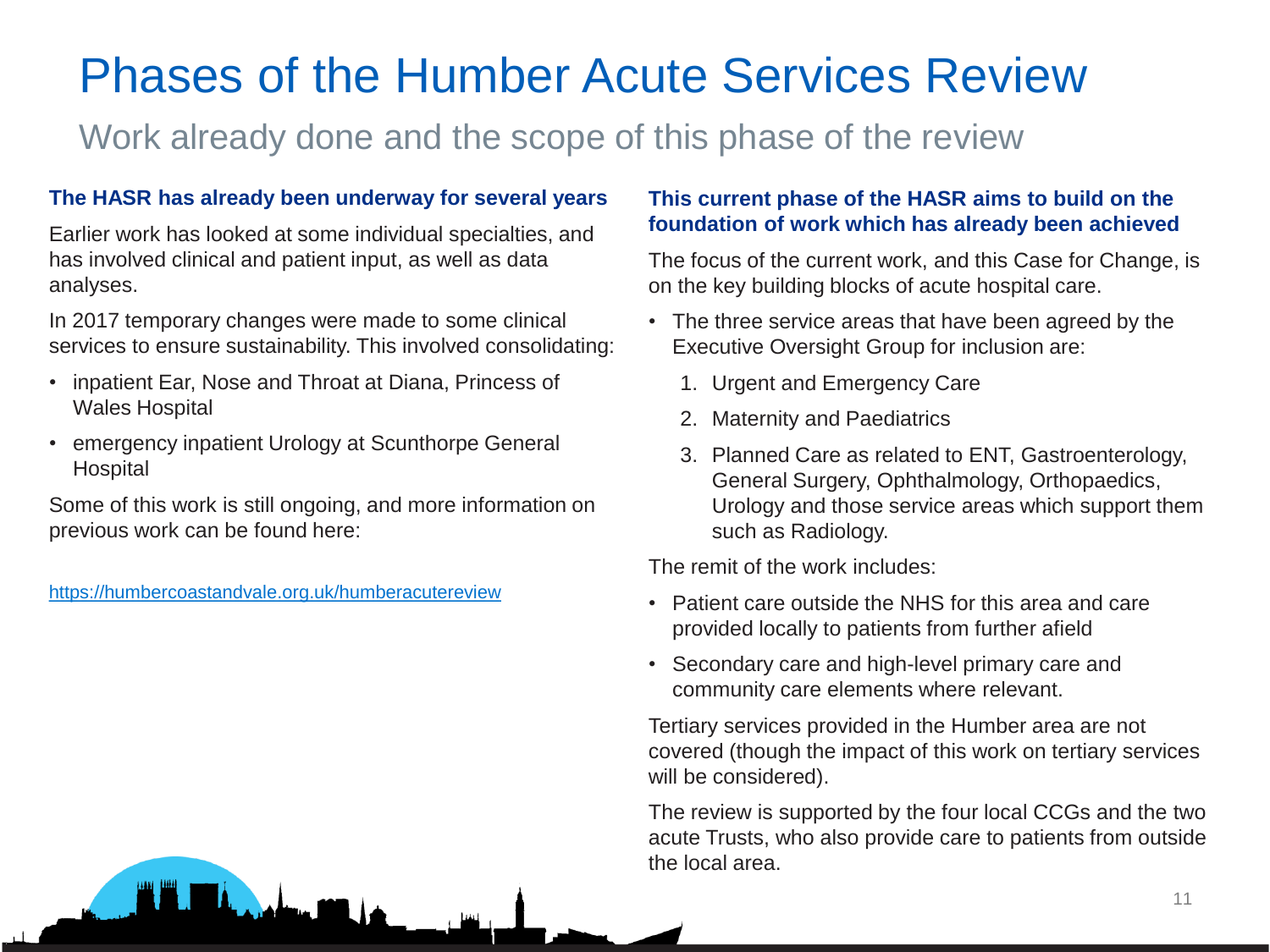# Organisational snapshots

### **Hull University Teaching Hospitals NHS Trust**

Hull University Teaching Hospitals NHS Trust operates across two sites: Hull Royal Infirmary and Castle Hill Hospital, separated by a few miles.

- It serves ~600,000 people living in Hull and the East Riding of Yorkshire, with specialist and tertiary services provided to 1.2m from Scarborough in North Yorkshire to Grimsby and Scunthorpe in North East and North Lincolnshire respectively
- Services include a full range of urgent and elective services, the Queen's Centre for Oncology/Haematology, a cardiac centre, major trauma centre and other specialist services including Neurosurgery
- As a university teaching hospital, it is partnered with Hull York Medical School and the clinical research institutions of Hull University
- CQC overall rating requires improvement
- Annual income of £629.2m (FY18/19) which included specialised service income of £167m. In 18/19 there was a surplus of £23.8m which was supported by incentive PSF funding of £16.5m and £10.7m of core PSF. There is an underlying deficit in FY 19/20 of c.£9m
- Outpatient attendances: 2017/18 (including first, follow-ups and other): 732, 237
- Beds: ~1208 beds (average for 2018/19)
- Workforce: 7967 WTE 1152 medical, 2997 nursing, 3818 other. Absence rate 3.9% (as at March 2019). Percentage of staff recommending care 70.1% (2018 staff survey)
- Standards: ED four hour wait 81.9%; 18-week wait 76.8%; 62-day cancer target 69.1% (2018/19)
- Elective admissions: 91,619 (2018/19)
- Emergency admissions: 53,923 (2018/19)

### **Northern Lincolnshire & Goole Hospitals NHS Foundation Trust**

NLaG operates across three sites across larger distances: Scunthorpe General Hospital, Diana Princess of Wales Hospital and Goole & District Hospital.

- It serves ~450,000 people living across Northern Lincolnshire and the East Riding of York, providing typical services for a District General Hospital along with community services
- SGH and DPoW provide a full range of District General Hospital urgent and emergency services with GDH predominantly focussing on outpatient, diagnostic and planned surgery, and rehabilitation
- The Trust is affiliated with Hull York Medical School and provides clinical training placements
- CQC overall rating requires improvement. NLaG was placed in (and remains in) quality and financial special measures since April 2017
- Annual income of £354.7m (FY18/19) and a year deficit of £58.1m as of 2018/19 (£26.82m adrift of plan) with an underlying financial deficit of £47.3m. Specialised service income £19.7m (FY 18/19)
- Outpatient attendances: 122,540 first and 249,168 follow up appointments (2018/19) (including first, follow-ups and other): 401,477
- Beds: ~864 beds (average for 2018/19)
- Workforce: 5983 WTE 634 medical, 1585 nursing (registered), 3764 other. Absence rate 4.7%. Percentage of staff recommending care 67% (2018 staff survey)
- Standards: ED four hour wait 85%; 18-week wait 74%; 62-day cancer target 74.1% (2018/19)
- Elective admissions: 60,468 (2018/19)
- Emergency admissions: 42,173 (2018/19)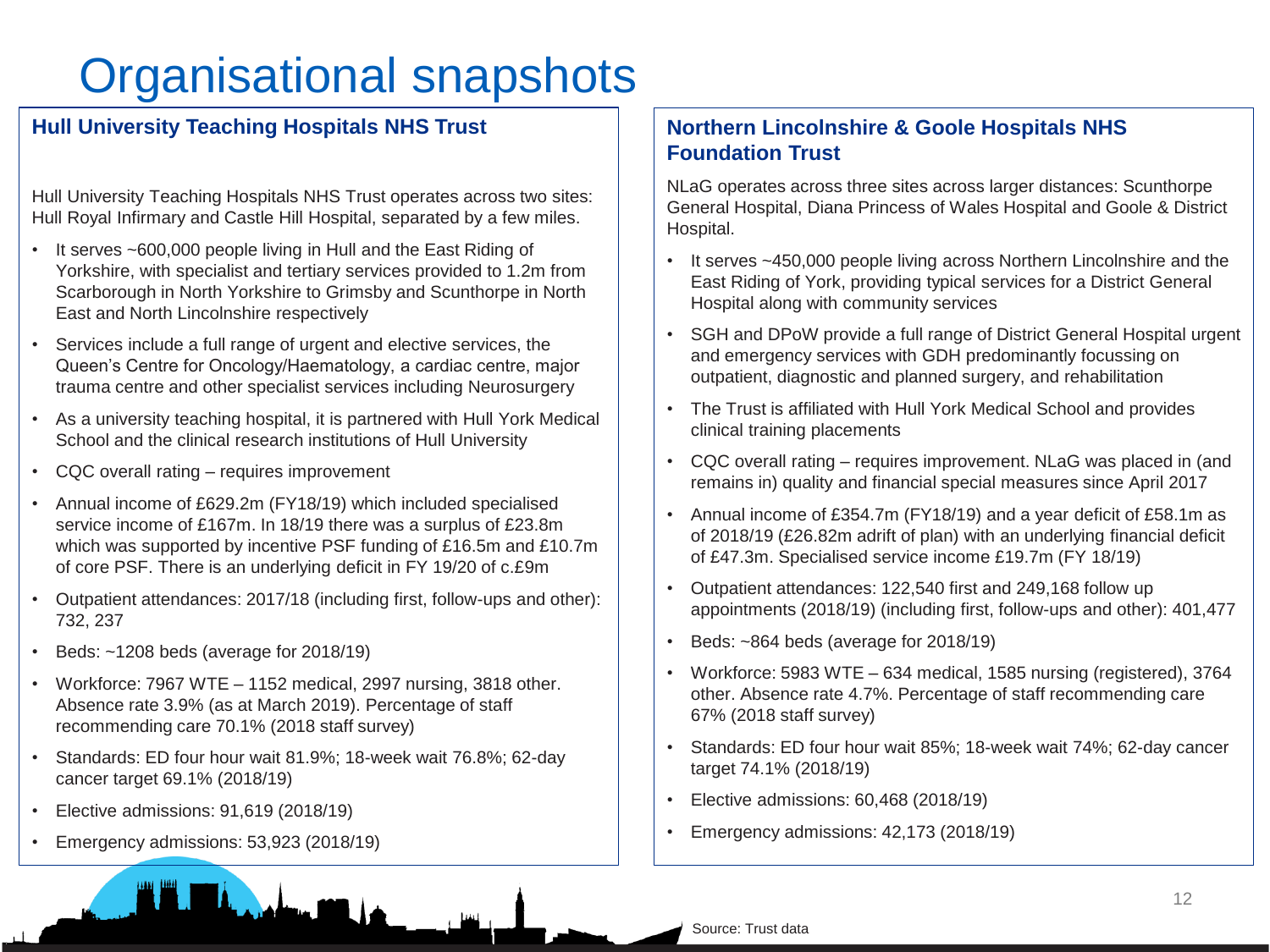## Population health and demography

**Deprivation levels The Humber population is older and more deprived than the national average.** Life expectancy in the Humber population is lower than the national average and there are higher levels of risk factors associated with poor health such as obesity and low activity levels. Rates of long term illness, such as diabetes, are higher than national.



Levels of chronic disease are already higher than average, and as with many other parts of the country, **the older age population is predicted to grow at a faster rate than younger age groups**, meaning demands for health and care services are likely to increase in future.





Smoking prevalence is higher than nationally in all areas except East Riding of Yorkshire, and this is true of mothers at the time of birth too. **These poor population health factors combine to mean local health and care services have to respond to higher levels of demand than elsewhere, especially for emergency services**.





Both Trusts serve both rural and urban populations. In line with the **large rural areas of population served**, travel times between the main hospital locations are on average approximately 40 minutes (based on ambulance service data).

#### 13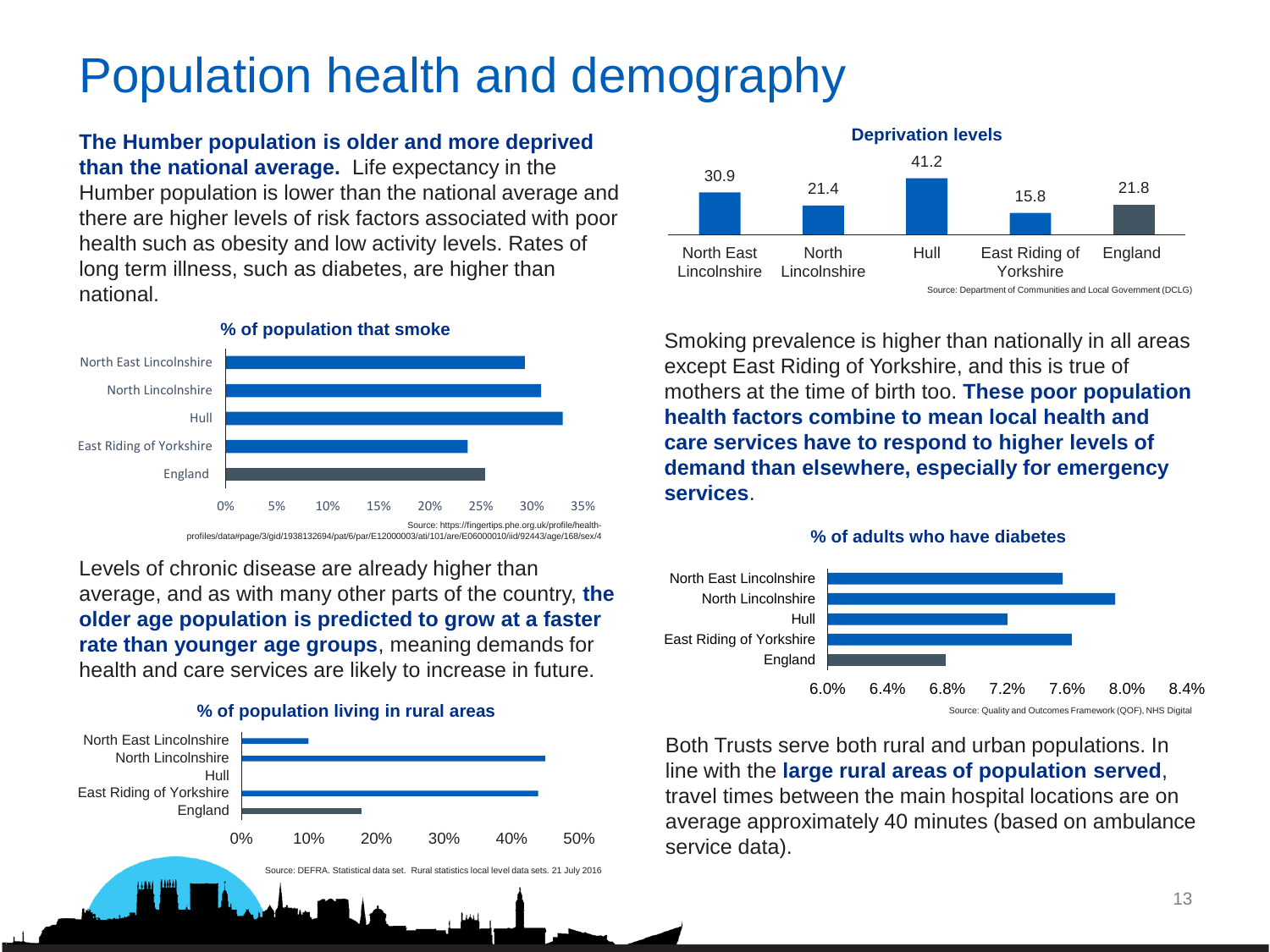# **Chapter 3 Why services need to change**

- 1. Workforce challenges
- 2. Quality of care
- 3. Service sustainability
- 4. Operational challenges
- 5. Access to diagnostics
- 6. Infrastructure challenges
- 7. Financial sustainability
- 8. Conclusions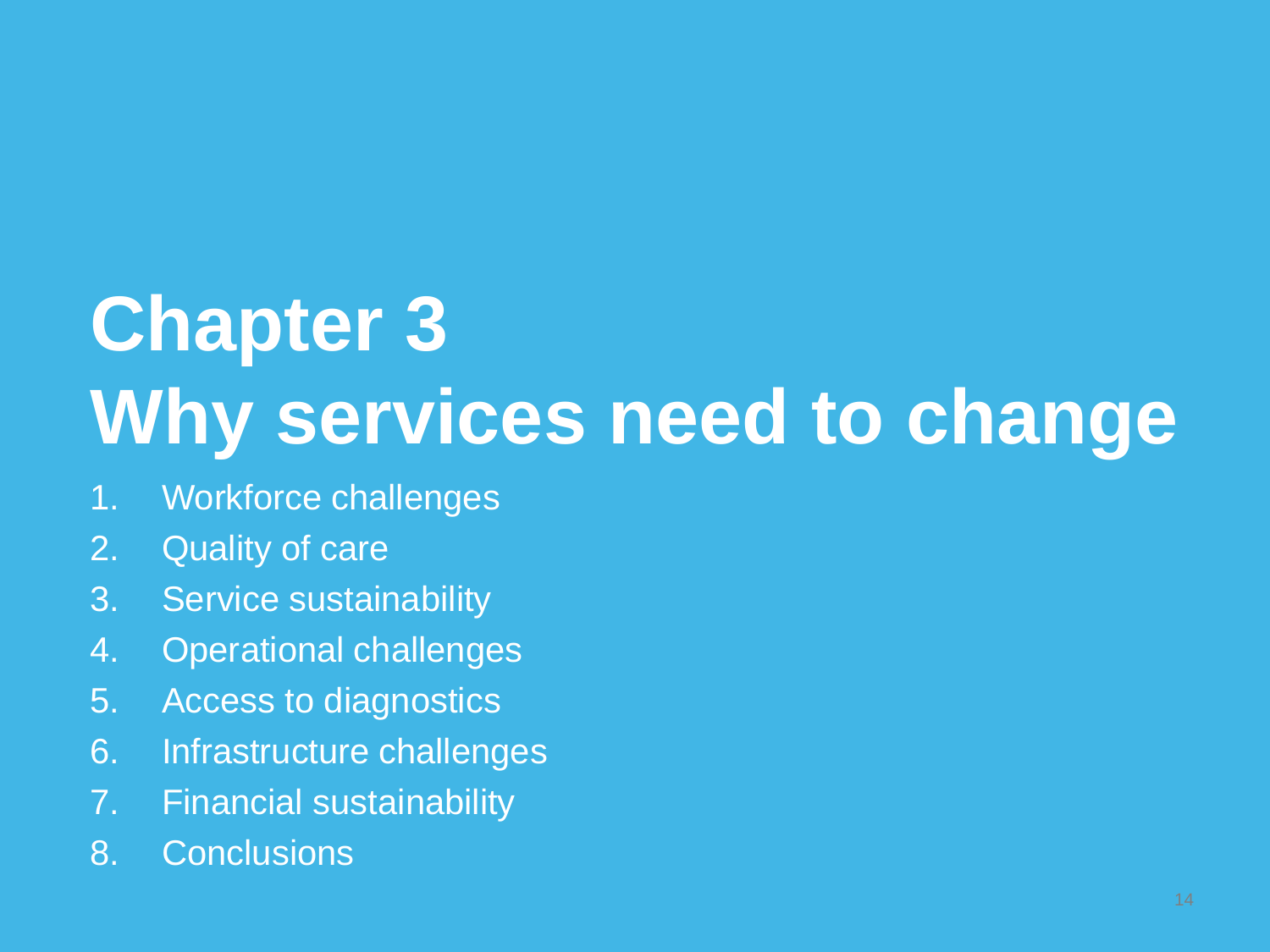Both Trusts experience severe workforce challenge (1/5)

#### **Both Trusts report areas of considerable and ongoing challenges in recruitment across various service lines**

Both organisations historically have high vacancy rates in different areas. Discussions with local clinicians suggested that causes include the "pull" of nearby larger cities and centres, and the lower patient catchment volumes to support specialisation. Relatively fewer numbers of trainees are allocated to the two Trusts than in larger centres and there are low fill rates in some specialties and disciplines. This reduces the pool of potential candidates when they qualify.

The inability to fill vacancies places additional pressure on available staff to work more to meet demand. Seeking to run rotas on multiple sites adds to the demands for and on staff. Combined with poor IT and estates infrastructure, this makes the Trusts less attractive to staff, and so increases the difficulty in recruiting staff.

ہ جنگ

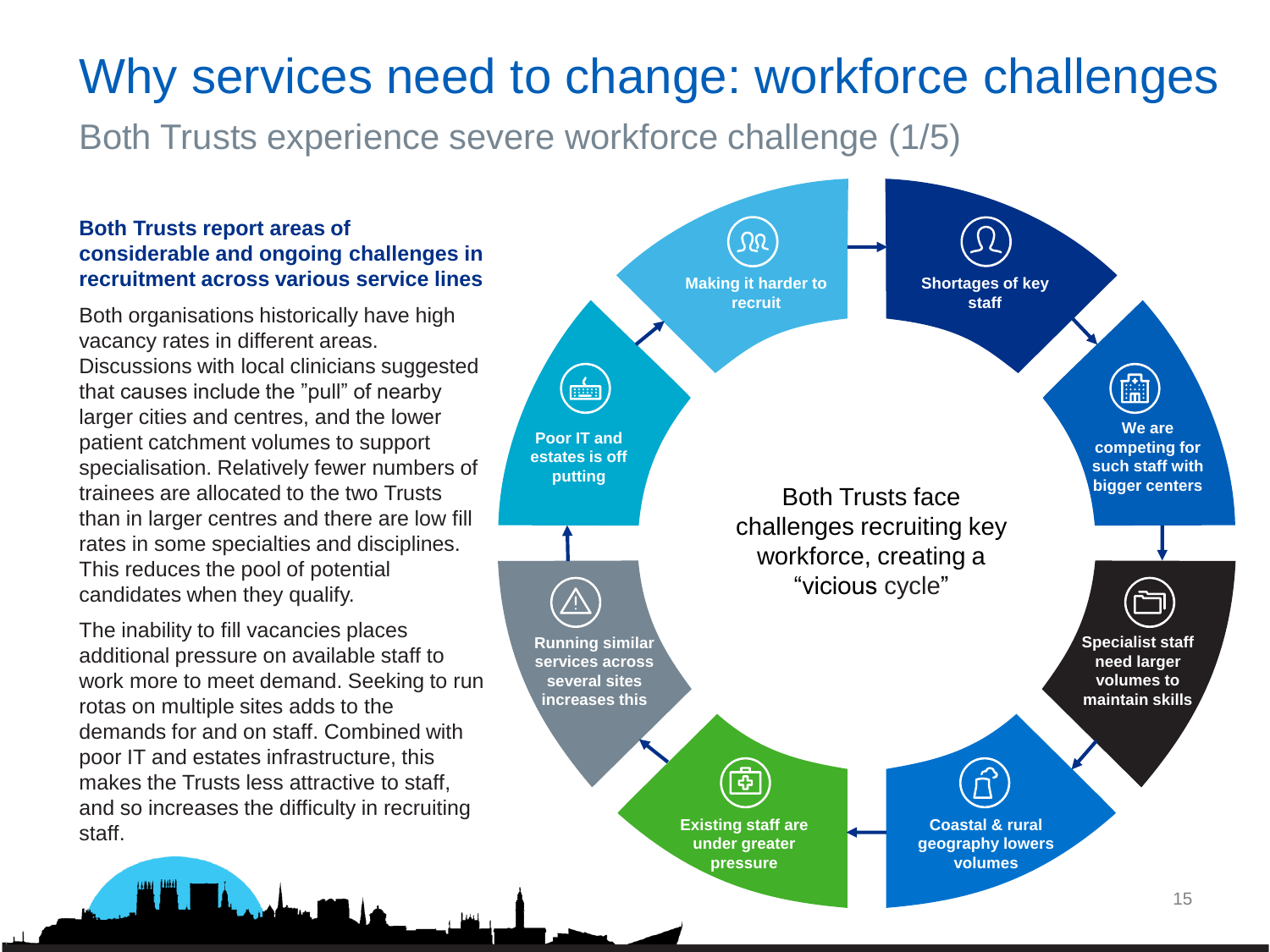### Both Trusts experience severe workforce challenge (2/5)

**Reported recruitment challenges are corroborated when comparing to other Trusts in the region.** HUTH and NLaG are two out of 22 Trusts in the Yorkshire & Humber (Y&H) region but collectively accounted for 28.1% of regionally advertised Medical & Dental vacancies and 21.5% of regionally advertised Nursing and Midwifery positions in March 2019. This position has improved since March 2019 to 16.7% and 13.2% respectively in June 2019. As an indicator of actual vacancies, this is notable.

#### **Medical and Dental advertised vacancies at HUTH and NLaG as a % of all Y&H advertised Medical and Dental Vacancies**



HUTH NLaG

### **Inability to fill vacant posts impacts on existing staff and the Trusts' reputations as employers.**

In the staff survey responses for experience of the key themes of engagement, health and wellbeing, and morale, HUTH is comparable to the national average for all three areas, and NLaG is slightly below.

Admin 1999. I a

#### **Registered Nursing and Midwifery advertised vacancies at HUTH and NLaG as a % of all advertised Yorkshire & Humber Nursing and Midwifery Vacancies**



**HUTH NLaG** 



#### **Staff Survey: key theme scores**

Sources: NHS Digital Vacancies Data | NHS Staff Survey 2018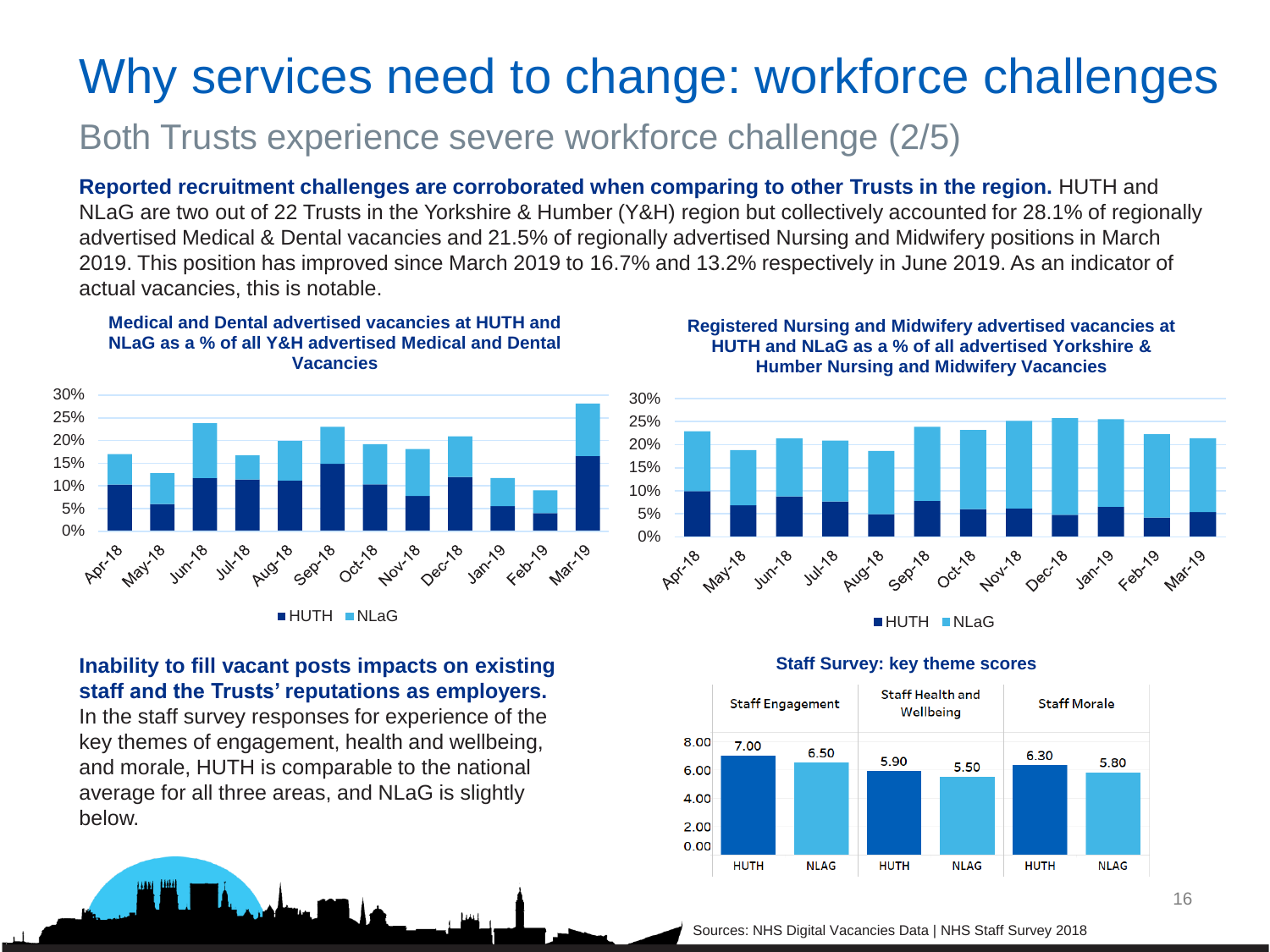.

Service specific workforce challenges (3/5)

#### **Staff shortages result in higher reliance on bank and agency staff**

For example, at both Trusts, the proportion of temporary workforce in ED (solid line in the below graph) is significantly higher than across the overall organisation (dotted line). High proportion of temporary staff are used to fill junior doctors as well as some consultant posts in SGH. High use of temporary staff is more expensive and potentially negatively impacts on care efficiency and quality, as temporary staff may be less familiar with the Trust than permanently employed staff.

**Temporary staffing in ED vs Trust level**



#### **Staff are working over their contracted hours**

Both ED doctors and nurses at HUTH work overtime. At HUTH, foundation doctors reportedly work 10% overtime (though it should be noted that tailored reporting is in place for this staff group). Consultants and mid-grade doctors are reported to work on average 2%, and nurses 4%, more than time contracted. Whilst comparable data are not available for NLaG, it is unlikely that staff there do not work overtime, given the higher levels of use of temporary staff. While overtime can help fill short-term peaks in demand, it can have a negative effect on the health of employees in the long term and can lead to mistakes being made.



#### **HUTH ED Overtime**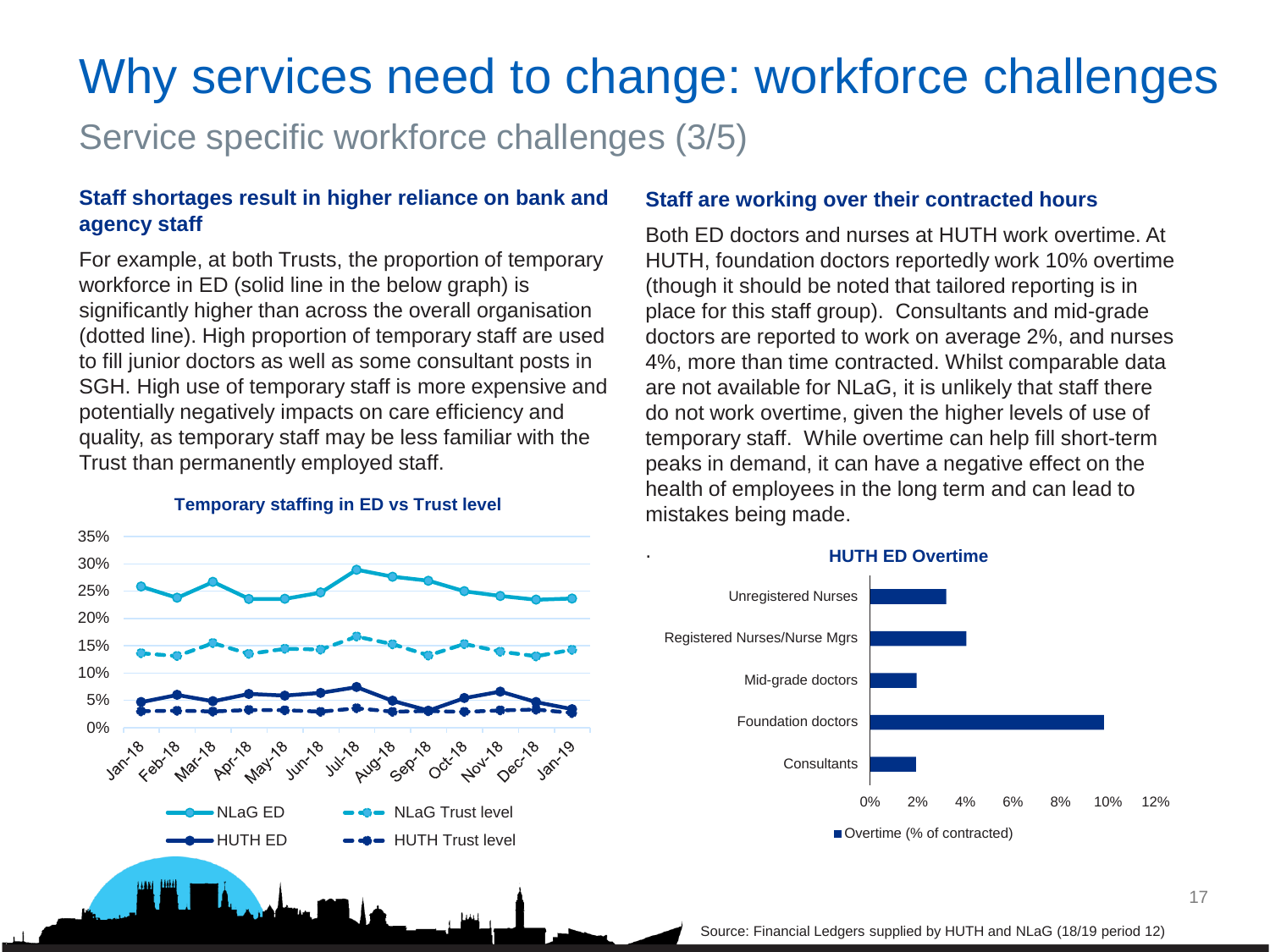### Service specific workforce challenges (4/5)

<u>admu 100. la</u>

**Maternity workforce challenges:** NLaG has high vacancy rates for middle grade obstetrician trainees, which they have mitigated by employing Trust doctors. Whilst this addresses the immediate issues, lower levels of trainees coming to the area can lead to difficulties in attracting the future consultant workforce; as people are more likely to look for permanent posts in areas they are already familiar with.

Midwifery workforce is generally not an immediate challenge. However, according to the latest NLaG CQC report published in September 2018, 15% of mothers did not receive 1:1 care during labour. The new continuity of care standards will put an additional strain on midwifery workforce.

**There are major challenges with paediatric workforce at both Trusts:** Running full inpatient paediatric services requires 30 middle grade paediatricians across the Humber region. Recruiting paediatric trainees is a national problem, but worse in Humber, and rota gaps are filled with non-career grade doctors. New standards will require separate Neonatology medical rotas for both Level 2 units on the South Bank stretching the existing medical paediatric workforce further, and increasing the existing challenges around staffing the services.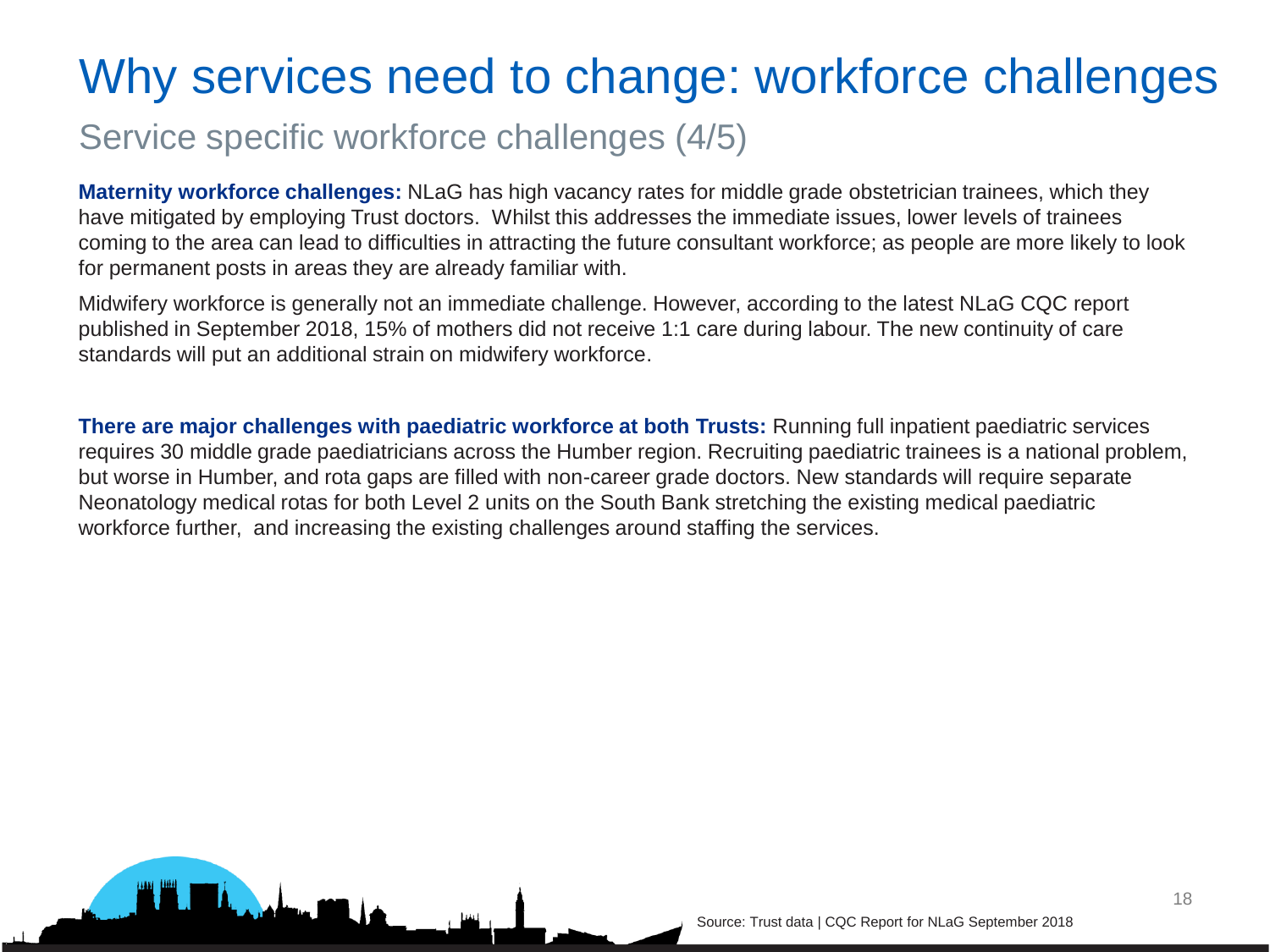Service specific workforce challenges (5/5)

#### **For planned care, both Trusts struggle with recruitment, albeit not to the same extent.**

The largest vacancy rates for both Trusts are in ENT; one in five (HUTH) and one in three (NLaG) of the budgeted roles are unfilled. Both Trusts face similar vacancy rates for Orthopaedics of c10% while vacancies for Urology appear to be almost four times higher in NLaG than in HUTH. This data suggests that whilst both Trusts carry vacancies, HUTH has a relatively easier time filling roles.

The Trusts are filling these gaps with a variety of other professionals, including allied healthcare professionals as well as existing staff working extra hours to cover gaps.

<u>administrativo</u>

#### **HUTH Vacancies (all staff groups)**



Includes both medical and nursing staff



Includes both medical and nursing staff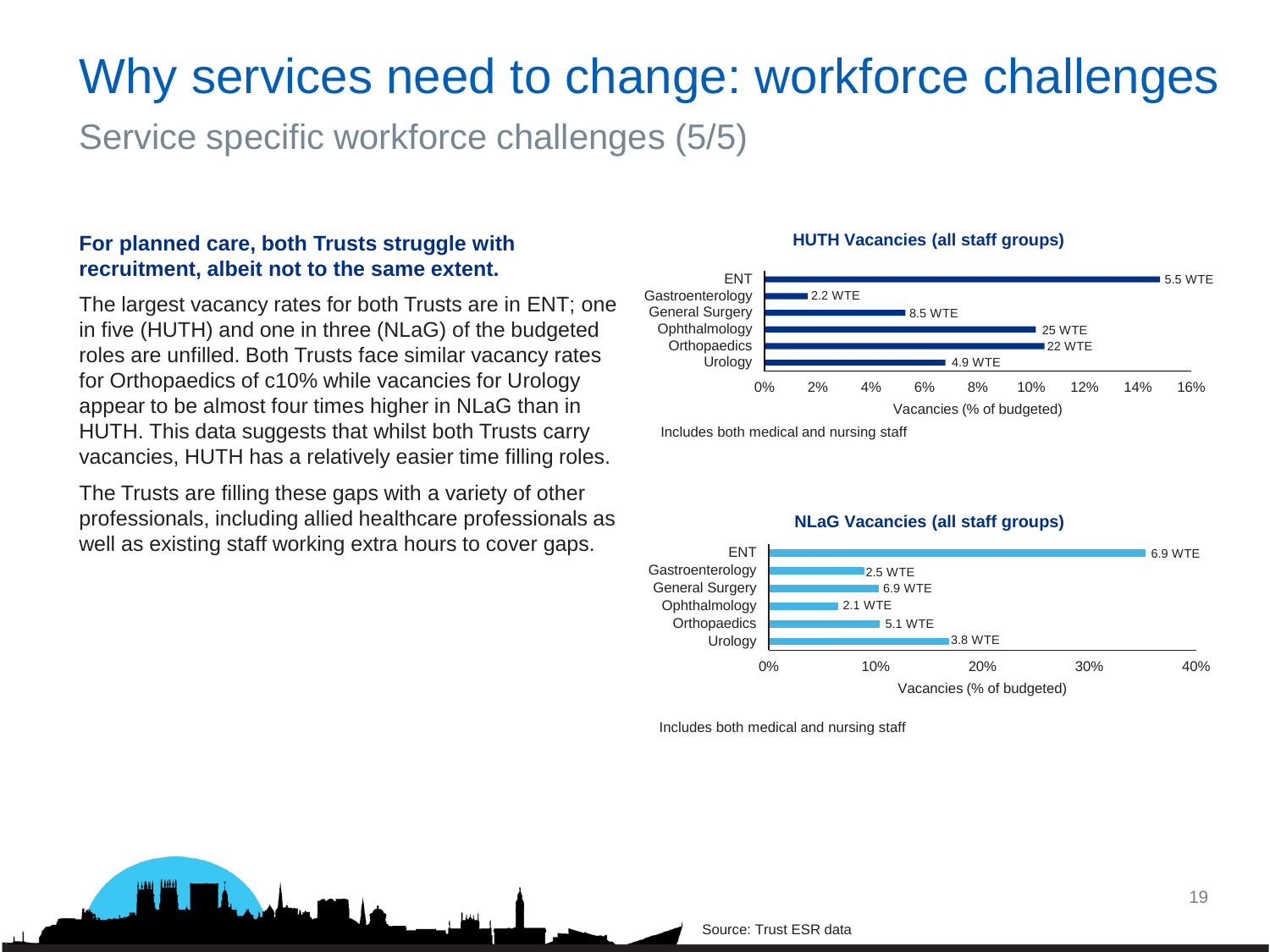## Why services need to change: quality of care

### There are challenges delivering quality care and patient experience (1/2)

**Both Trusts have some areas in which quality of care requires improvement.** On this and the following slide, there are examples that illustrate how different services are affected across both HUTH and NLaG.

**Mortality rates at both Trusts are higher than the benchmark,** with NLaG having a SHMI value rated as "higher than expected".



#### **Care for fractured neck of femur patients requires improvement at HRI. Care at SGH has improved and is in line with the national average.** Both sites struggle with conducting surgery within 48 hours.

#### **% of patients with fractured neck of femur who have surgery on day, or day after the admission (2018/19)**



**Patients in the Humber area are waiting longer to start treatment than nationally**, which may mean patients suffer for longer or their disease is more advanced.

**62 day cancer standards and waits from referral to treatment are not being met**, as the graphs below exemplify.







Source: Trust data | SHMI Data, NHS Digital, April 2018 – March 2019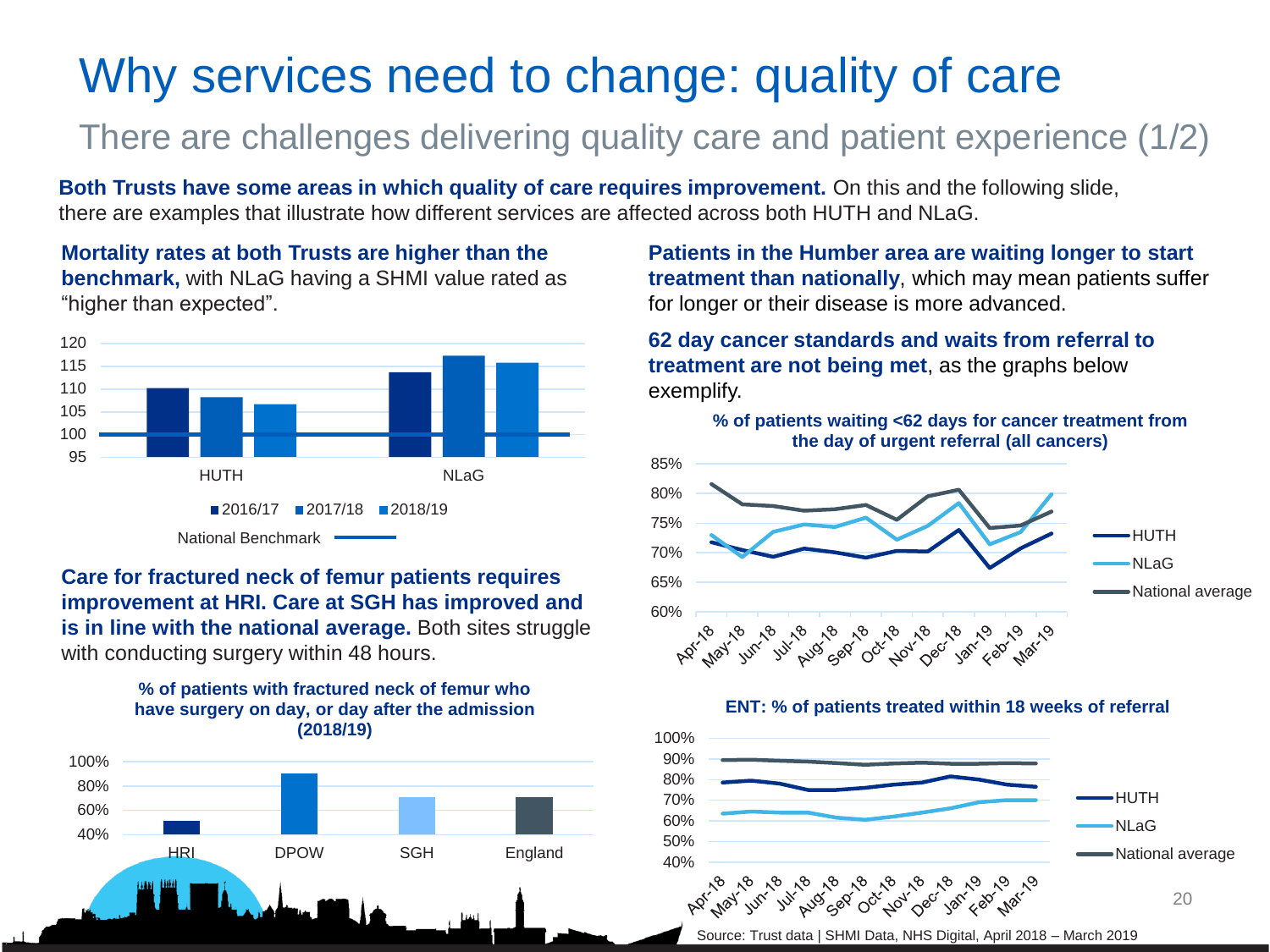## Why services need to change: quality of care

There are challenges delivering quality care and patient experience (2/2)

**Both Trusts have some areas in which quality of care requires improvement.** King's Fund research has shown that staffing pressures lead to lower levels of staff satisfaction and engagement, which in turn reduces patient experience and satisfaction.

**In Maternity, there are challenges meeting the national "Better Births" vision of providing women with choice and personalisation across the Humber.** Also, the "Birth Rate Plus" national average of 29 births per midwife a year is exceeded by HUTH.

**In Paediatrics neither Trust is currently meeting the "Facing the Future" standards** for children's care.

**In Neonatology,** SGH and DPoW both have a low number of admissions of babies with birth weight <1500g (14 and 23 babies respectively in recent data). Recent recommendations suggest that Level 2 local neonatal units should admit at least 25 babies with birth weights <1500g every year, to maintain staff skills in caring for such vulnerable babies.





Sources: The Kings Fund – Improving NHS care by engaging staff and devolving decision-making | Arrangements for Local Neonatal Units and Special Care Units in the UK including guidance on their staffing: A Framework for Practice, November 2019, British Association of Perinatal Medicine | Yorkshire & Humber Neonatal Network Report 21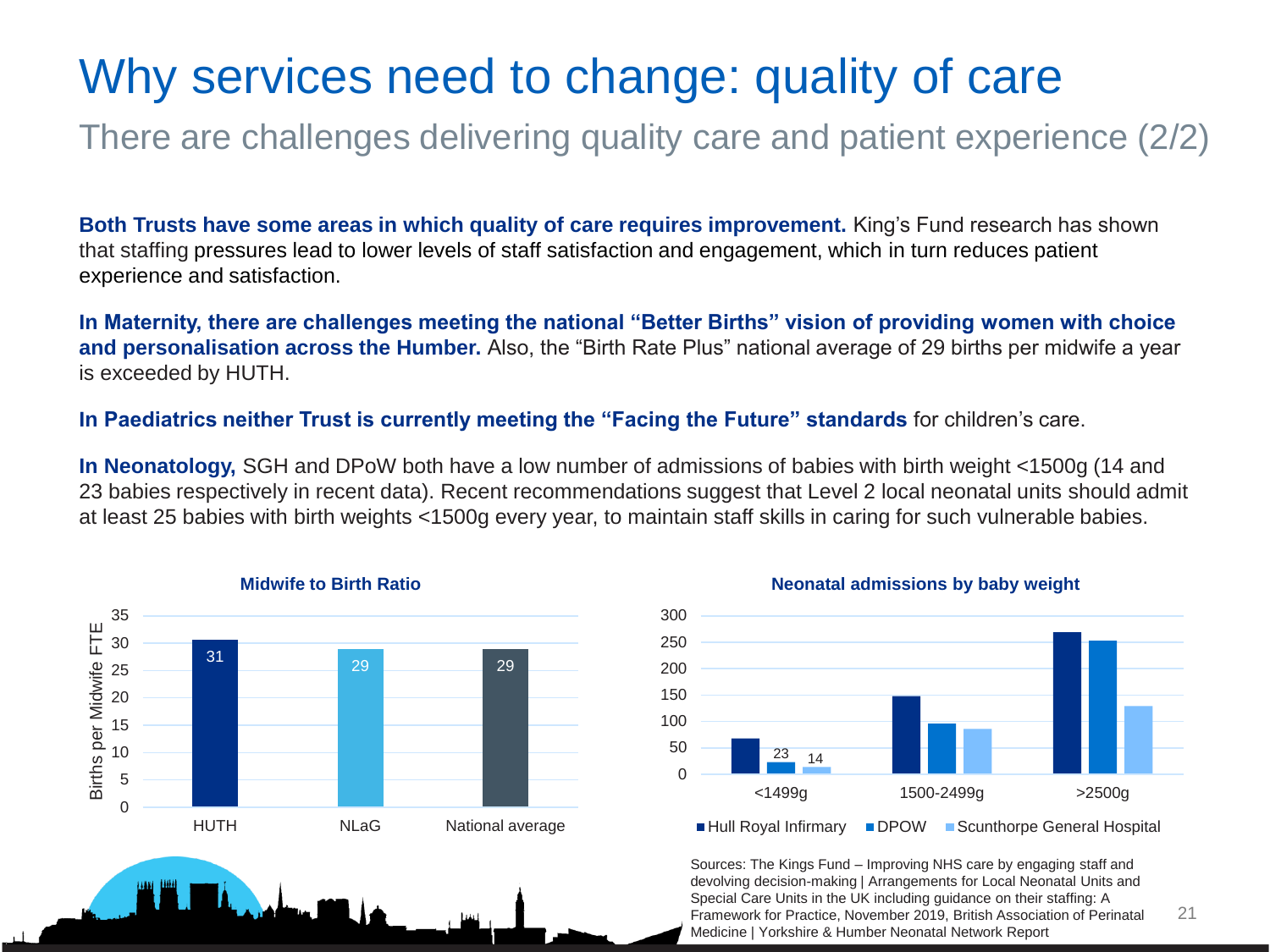# Why services need to change: service sustainability

### In the Humber region, there are services that are unlikely to be sustainable long-term (1/2)

**Low activity services do not represent efficient use of resources, in relation to staffing or estates; income does not match the costs of running the service**

#### **Services in multiple locations**

The need to run services, many of which are 24 hours a day and seven days a week, at multiple sites around the Humber further stretches staff, particularly where vacancies already exist. Having similar specialties across multiple sites also causes duplication of support services, administrative costs and clinical management work. Duplications can be found within and between Trusts, such as the model of having two similarly sized and configured district general hospitals at DPoW and SGH both providing a similar range of specialties.

#### **Subspecialty volumes: HUTH**

HUTH is a relatively small tertiary centre, as its geographical location constrains the potential catchment population from which referrals are generated. Some specialist services are relatively small. For example, specialist paediatric surgery requires support from staff in sub-specialities such as paediatric radiology and paediatric anaesthetics. However, to maintain skills in such sub-specialities, staff need to see sufficient numbers of patients needing their specialist care, which is more likely to happen in centres serving larger populations.

#### **Domino effect**

This Review focusses on two neighbouring Trusts. Changes made in isolation on either side of the Humber could impact services on the other bank, so co-operation is needed when considering service transformations.

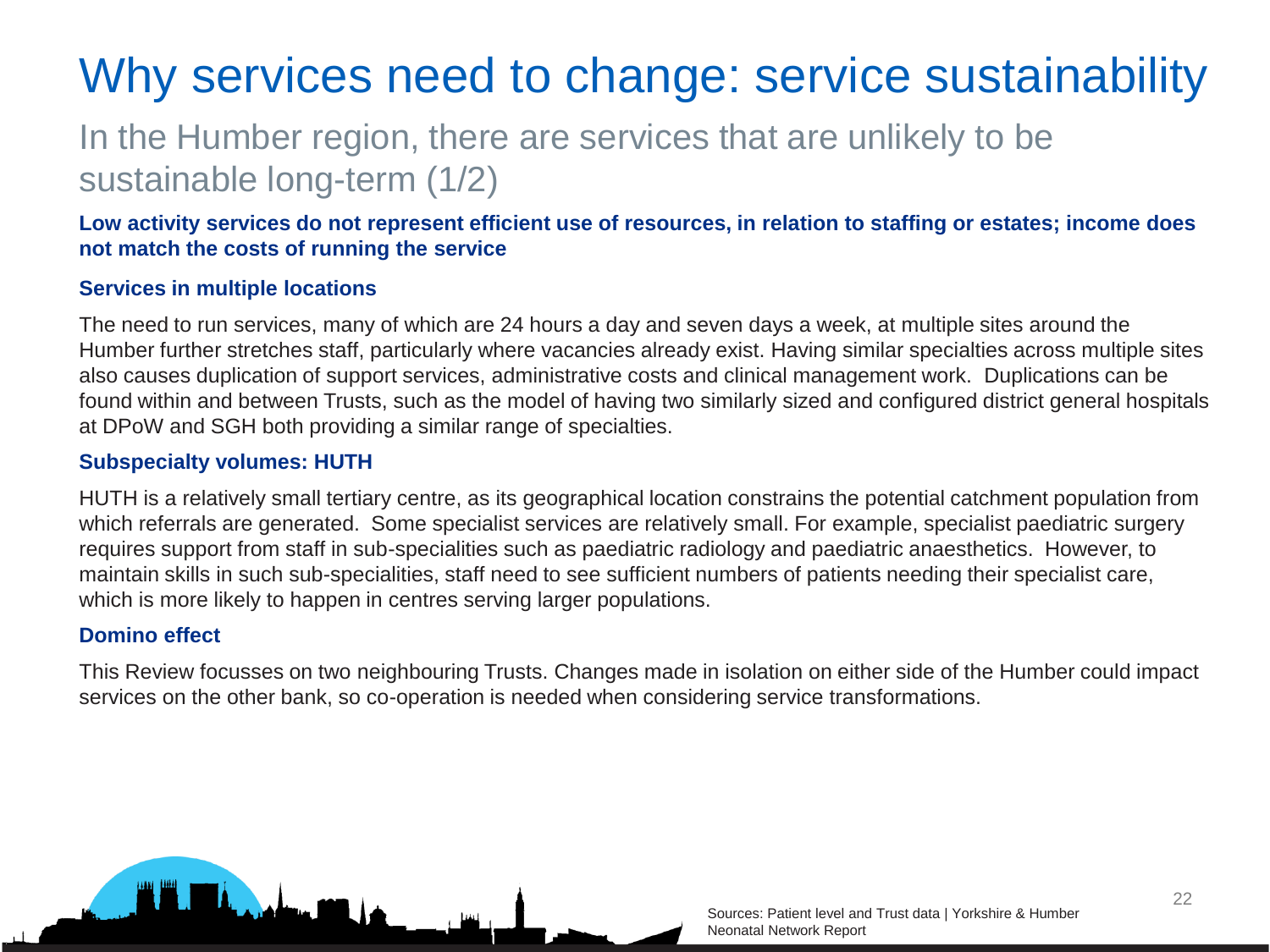# Why services need to change: service sustainability

### In the Humber region, there are services that are unlikely to be sustainable long-term (2/2)

#### **Low activity services do not represent efficient use of resources, in relation to staffing or estates; income does not match the costs of running the service**

Throughout Humber this is seen in different specialties, each with unique causes and consequences. Emergency consolidation of unsustainable services has already been necessary in earlier stages of the HASR. A few examples relating to specialties in this stage of work are demonstrated here.

- **UEC:** Running three 24/7 rotas across the Humber region is a challenge, resulting in difficulties providing specialist input for acutely unwell patients. The challenge is further exacerbated by the requirement to deliver seven day services where provision has to be extended across evenings and weekends. Consequently, the workforce is spread more thinly resulting in a knock on effect through the hospital. For example, a reduced Consultant presence can cause delay in discharges.
- **Neonatology**: Currently there are three neonatal units in the region: two Level 2 units (DPoW and SGH) and one Level 3 NICU (HRI). Although neonatal admissions have been rising slowly in the region, the number of <1500g birth-weight baby admissions in SGH is low (14 babies). Recent recommendations suggest that Level 2 local neonatal units should admit 25 or more babies with birth weights <1500g to remain sustainable long term.
- **ENT:** Service arrangements underwent a temporary change in September 2017 due to service fragility. Significant workforce shortages and unexpected long term sickness resulted in an inability to safely operate all aspects of ENT services at SGH and DPoW. Consequently, emergency and planned inpatient care for ENT has been provided on one site (DPoW) with resultant service stabilisation and improvements in continuity of patient care. Further work regarding the formalisation of a single-site arrangement for emergency and elective inpatient admissions is ongoing.

<u>bahan 1981 ba</u>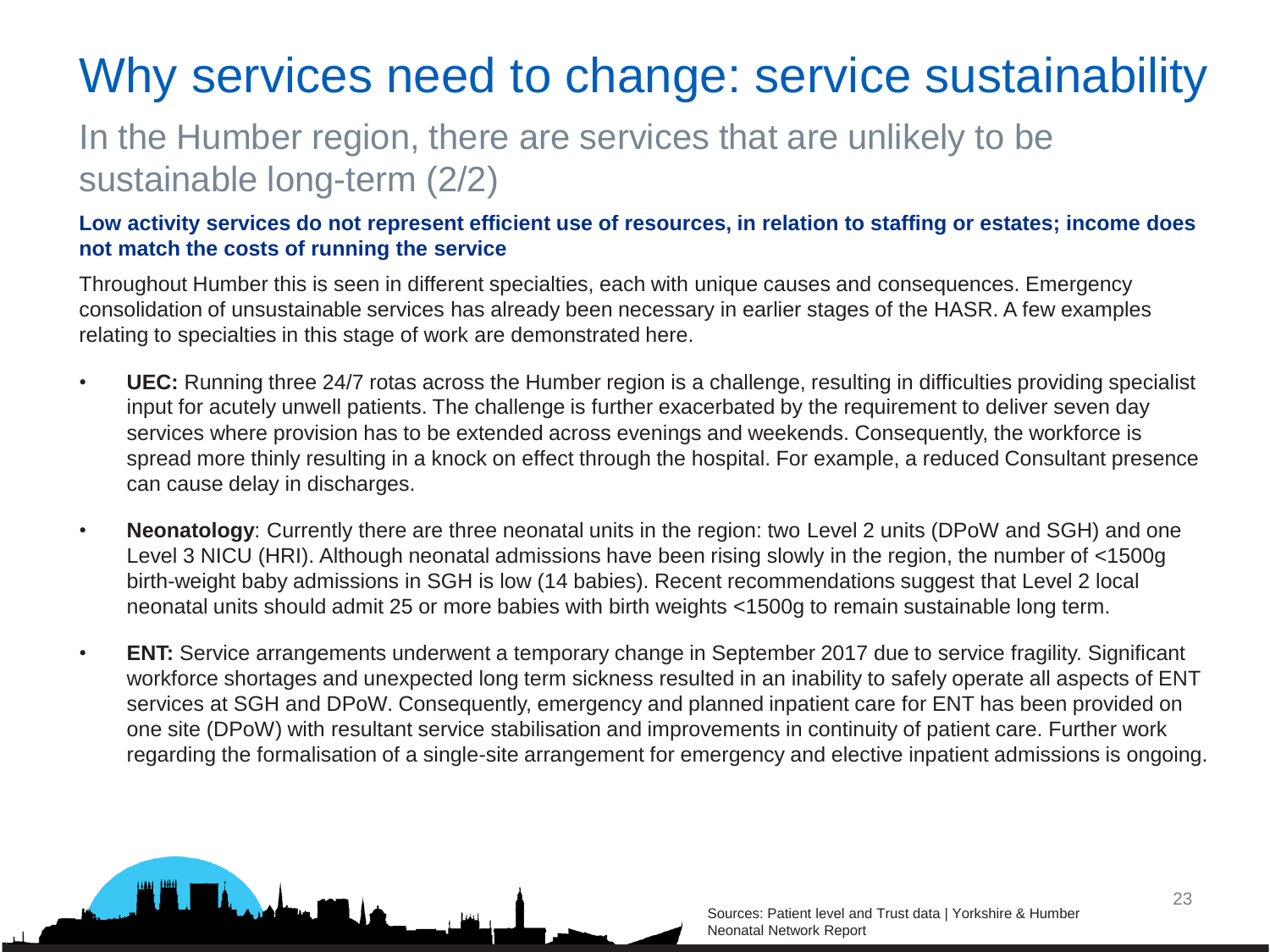### Why services need to change: operational issues

### Both Trusts face certain operational challenges

**Neither Trust is meeting the majority of core NHS operating standards.** Some of these, such as waiting times from referral to starting treatment, are likely to be driven by staff shortages. Work has already been undertaken in some specialties, such as ENT, to address immediate safety issues but there is still more work required both in these and other areas.

**Both Trusts have issues with non-elective work.** NLaG's length of stay (LoS) is higher than the national average. Under-development of pathways for accessing timely specialist opinion throughout the week in part drives the increased LoS. In some specialities, this may lead to patients waiting longer than necessary for transfer to specialist centres across the Humber, increasing the chance of their condition deteriorating. In general, fewer patients are discharged at the weekend than during the weekdays at both Trusts. Neither Trust meets the 'Seven day services in the NHS' standards.

Neither Trust meets the four hour target in the ED. There is also a wider emergency care issue with **EDs used as the "sorting hat"** for acute medical and surgical issues. Inappropriate activity demands in ED, longer waits, and a relative lack of ED access to alternate pathways to stream patients to other services contribute to slow and inefficient flow.

#### **Longer length of stay (LOS) for elective procedures are partly driven by earlier admissions and limited use of day case surgery.**

The model of elective care in the Humber area tends to be oriented towards higher use of overnight inpatient facilities. While this has enabled reductions in on-the -day cancellations, fewer procedures are performed on the day of admission, and thus average LOSs are longer. GDH is also underutilised.

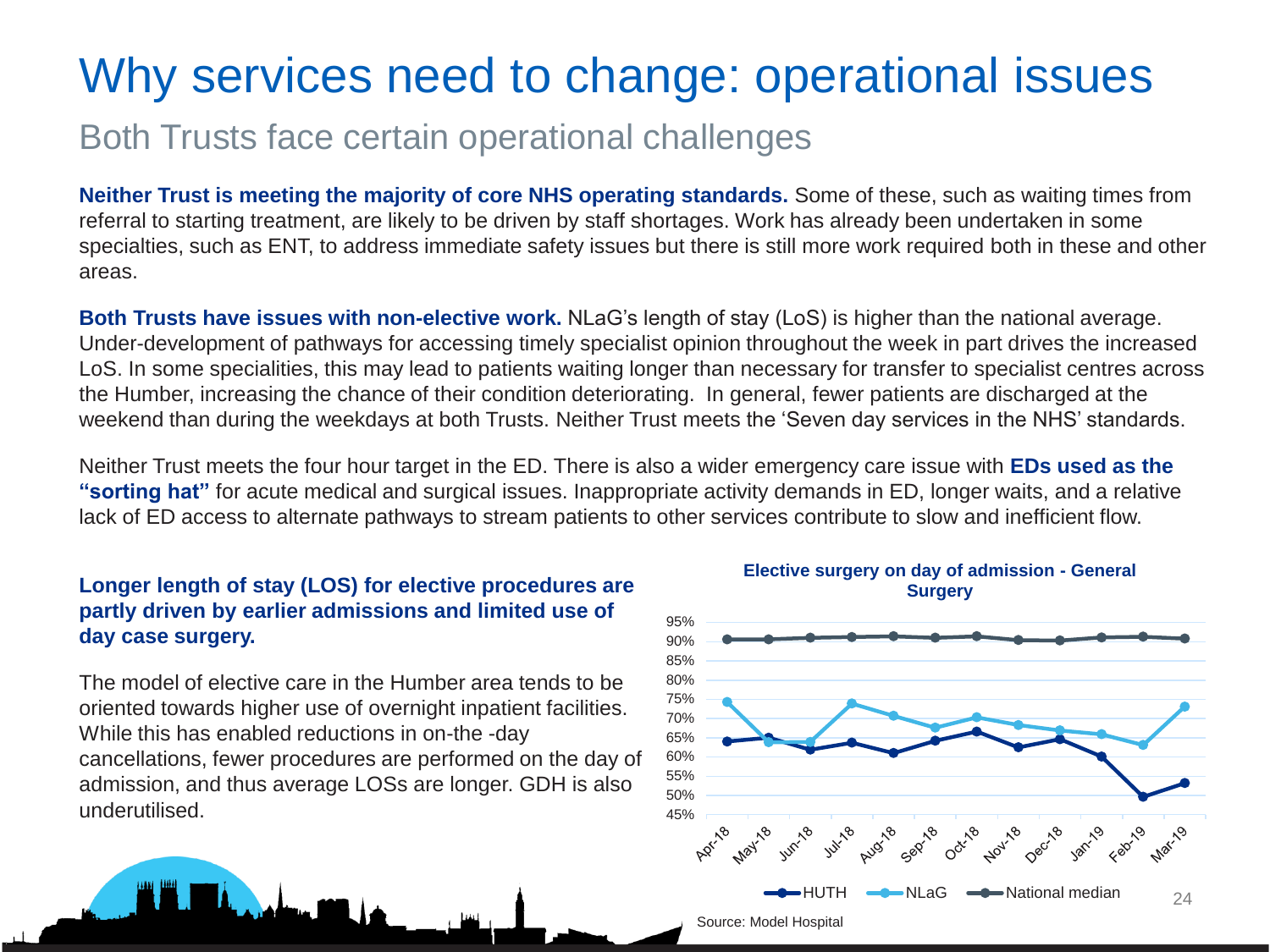# Why services need to change: diagnostics

### Timely access to diagnostics is a major issue for the Humber region

**Radiology faces substantial workforce and infrastructure problems which negatively impact on care** since it is a key interdependent clinical service for all planned care and many emergency specialties

#### **Both Trusts face workforce challenges…**

ذار القريبان

There are large vacancy rates in Radiology as well as a lack of staff for other support services (e.g. Phlebotomy). HUTH faces a 5% vacancy rate for radiology consultants with 33.9 WTEs in post. NLaG faces 53% vacancies with 10 WTE in post (as of March 2019).

Despite these workforce pressures, both Trusts operate separate consultant on call rotas.

#### **…and both Trusts also face old infrastructure and image reporting backlogs**

Imaging equipment in the Trusts is ageing which impacts on the reliability and accuracy of the machines which in turn can lead to incorrect clinical conclusions.

|                           | <b>HUTH</b> | <b>NLaG</b> |
|---------------------------|-------------|-------------|
| CT machines >10 years old | 33%         | $0\%$       |
| MRI machines >10 year old | 40%         | 50%         |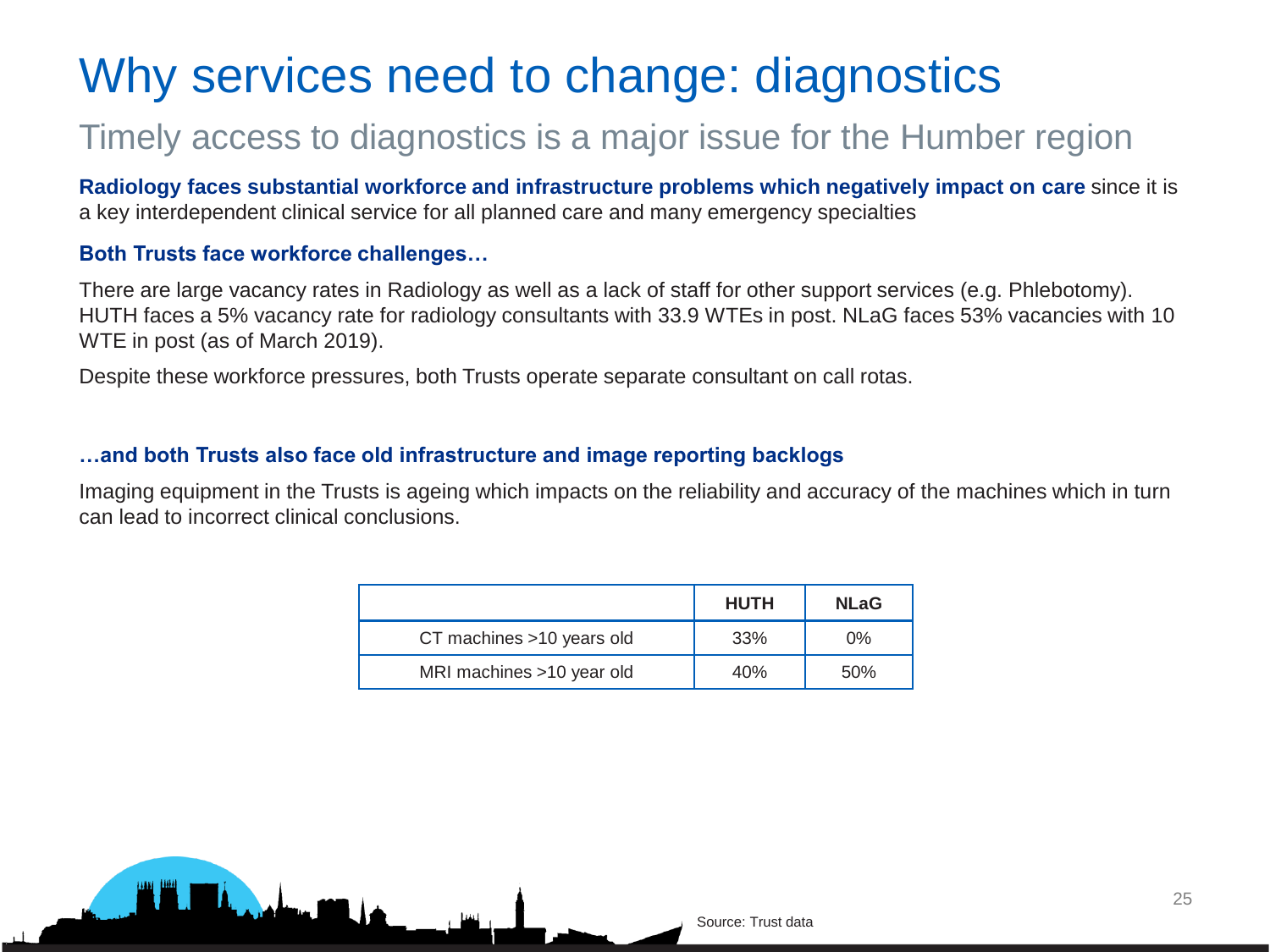## Why services need to change: diagnostics

### Timely access to diagnostics is a major issue for the Humber region

**Radiology faces substantial workforce and infrastructure problems which negatively impact on care** since it is a key interdependent clinical service for all planned care and many emergency specialties

**Both Trusts perform worse than national medians at performing MRI and CT scans promptly, and also struggle with reporting turnaround…** 



#### **… resulting in a high reporting backlog at year end which presents a patient safety issue**



#### $\mathbb T$ Backlog is defined as reports outstanding for more than 10 days at the end of the financial year as a proportion of overall activity.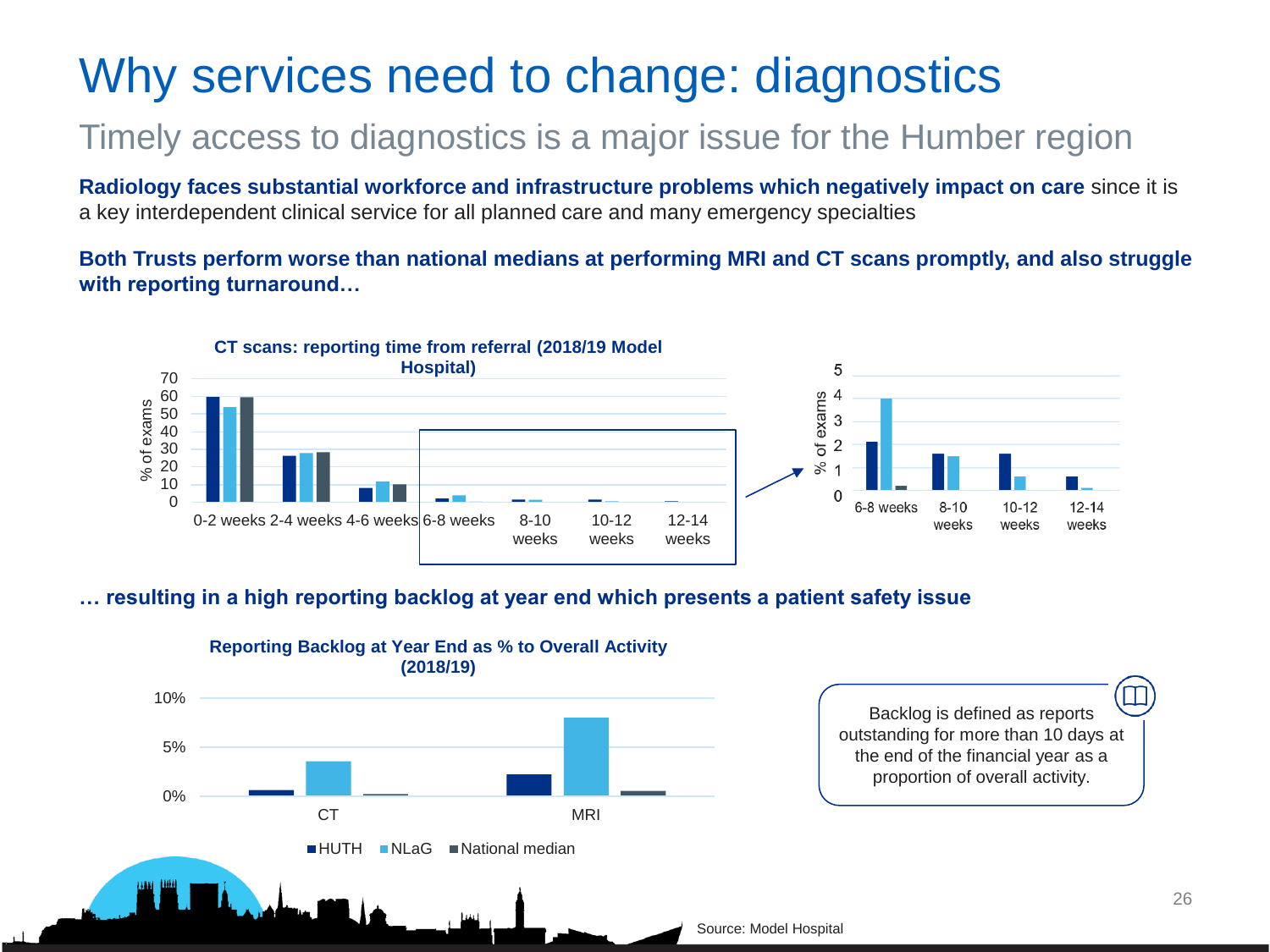# Why services need to change: infrastructure

### Both Trusts face long-term issues with their estates and facilities

**The estates infrastructure of both Trusts has areas in need of capital investment - capacity, quality and configuration are recurrent themes. Critical infrastructure costs are broadly similar (HUTH - £21.3m, NLaG - £21.4m) but both significantly exceed the national median of £13.7m** 

### **HUTH**

- HUTH has major challenges at HRI due to aged infrastructure for some buildings.
- The HRI tower block suffers with poor ventilation and cooling (particularly in summer months). Asbestos is present within the structure causing challenges for upgrading, and there are not enough lifts and storage areas.
- Wards are smaller than current specifications and do not have suitable en suite facilities. The layout of six beds per bay does not meet modern standards.
- Theatres also face challenges with a £14m upgrade required to the trauma theatre to ensure the ventilation meets current air flow specifications.
- There are also particular problems with aged water pipes leading to high Legionella counts.
- The CQC criticised the quality of accommodation for children, with concerns about patient privacy, as well as a lack of parental accommodation.

#### **NLaG**

- In many areas, the physical condition of estate and quality of accommodation for providing services is not fit for purpose.
- Significant fire safety issues were identified in relation to evacuation of patients due to the layout of the Coronation Building at SGH.
- In October 2018 following routine random sampling, major water infrastructure issues were identified, leading to the closure of two wards and two laminar flow theatres.
- The majority of the current buildings are not appropriate for delivery of modern healthcare services. For example they do not meet standards for en suite facilities in ward bays or for sufficient single cubicle capacity.
- Further work will help to identify whether there is potential estate that could be better utilised, or capacity optimised, at GDH.
- IT infrastructure is not able to keep up with modern technology and capacity due to ongoing system issues and lack of investment.
- NLaG acknowledges that estates are a major financial risk. 27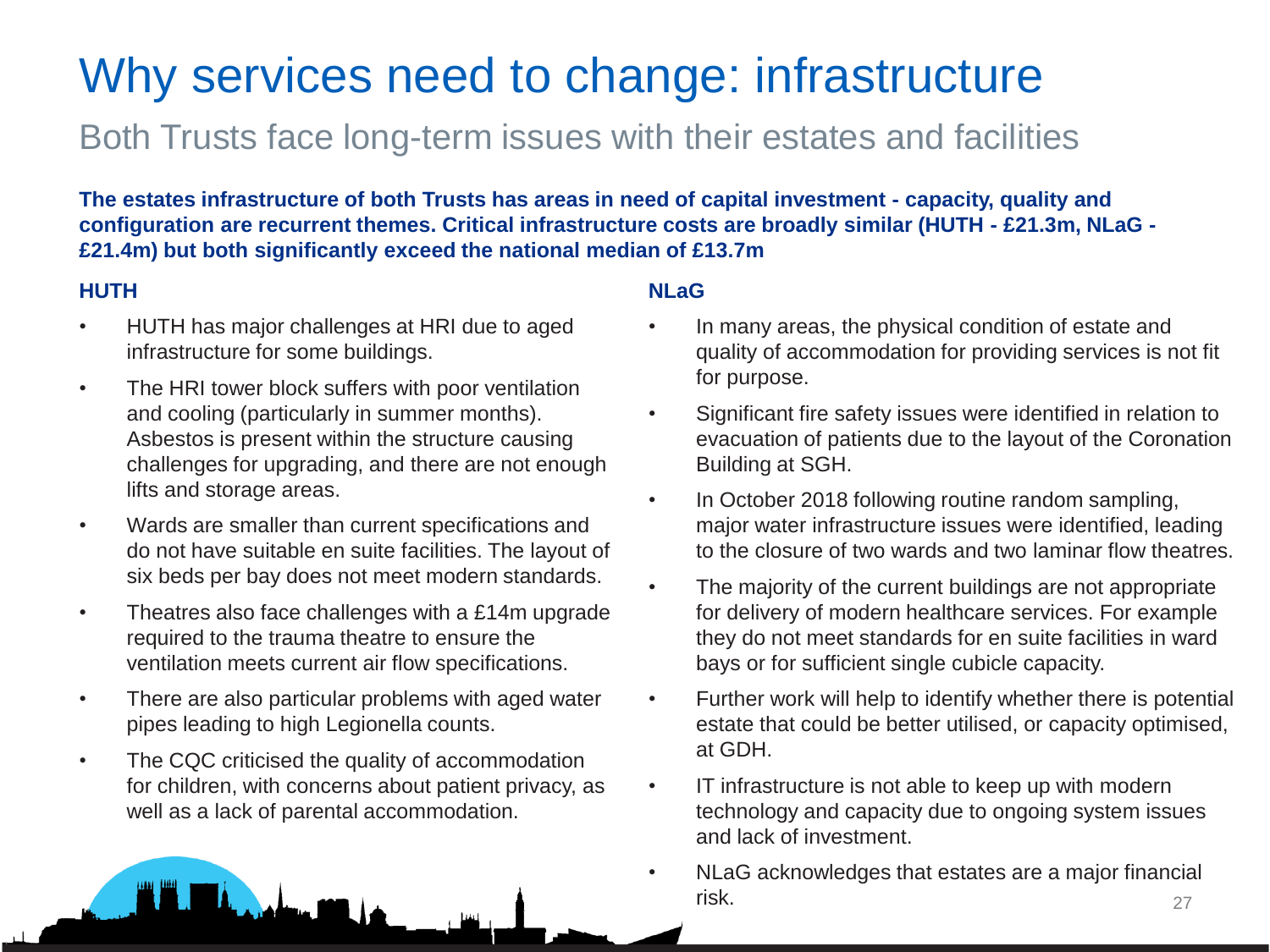# Why services need to change: financial sustainability

Both Trusts face major financial challenges, which need to be tackled over the coming years

### **HUTH**

- There is an underlying financial deficit of c.£9m as of 1st April 2019. As part of an annual plan of a £1.5m surplus by the end of FY19/20 there is a commitment to delivering a £19.1m efficiency programme. This equates to 3.4% of operating costs. Shortfalls in delivery in 2017/18 and 2018/19 indicate risks to achieving delivery in 2019/20 which requires system level collaboration. In July 2019, HUTH was £0.2m below plan on their planned improvements in productivity and efficiency.
- At the end of July 2019, HUTH was on plan with a deficit of £2.9m but this includes £1.9m of Provider Sustainability Funding.
- At the end of the 2018/19 financial year HUTH had spent £11m on temporary staff (agency and bank).

**Maria 1980** 

### **NLaG**

- NLaG are in quality and financial special measures, indicating significant financial challenges.
- In 2018/19, the Trust's deficit for the year was £58.1m which is £26.82m adrift of plan. The clinical income was behind plan and there were a number of contract challenges.
- NLaG failed to qualify for the planned Provider Sustainability Fund income, due to an ED performance below 90% and non-compliance with financial control total. However, the Trust received £2.33m of Provider Sustainability Fund General Distribution in April 2019.
- At the end of the 2018/19 financial year NLaG had spent £46m on temporary staff (agency, bank, locum).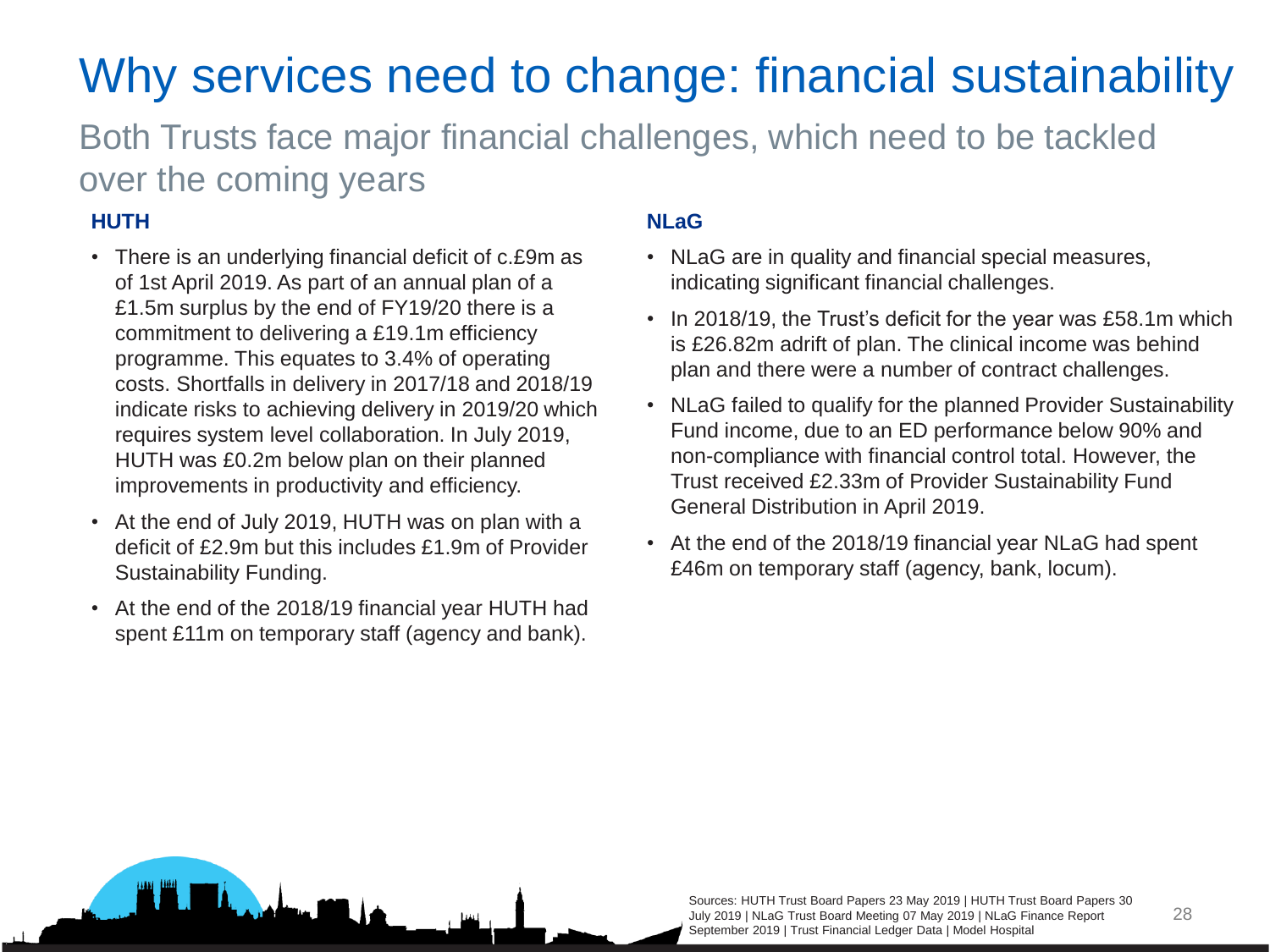# **Conclusions**

### Why do services need to change?

<u>bahwa 110 de</u>

- Both NLaG and HUTH are facing significant challenges across multiple dimensions including workforce, quality of care, operational issues, estates and facilities; ultimately leading to financial unsustainability.
- Neither Trust is meeting key national NHS standards including those for urgent care, cancer care and routine waiting times. Neither Trust is able to meet all four priority standards for providing consistent access to high quality emergency care.
- Significant work has been done by both organisations internally to address these challenges in recent years. Proactive international recruitment, operational and quality improvements, and financial measures have been put in place, resulting in multiple improvements.
- However, the scale and long-standing nature of the workforce, service sustainability, and estates challenges across the region suggest that it will take more than the efforts within each individual organisation to address threats to the Trusts, but rather requires them to work together in a range of ways to secure the future for key services. Joint working could help bridge the workforce gaps, address some of the financial and quality issues, and protect fragile services from failing, avoiding emergency reconfigurations.
- The next stages of the Humber Acute Services Review involve looking for solutions that would allow the region to embrace these challenges together, to further allow the local population to start well, live well and age well.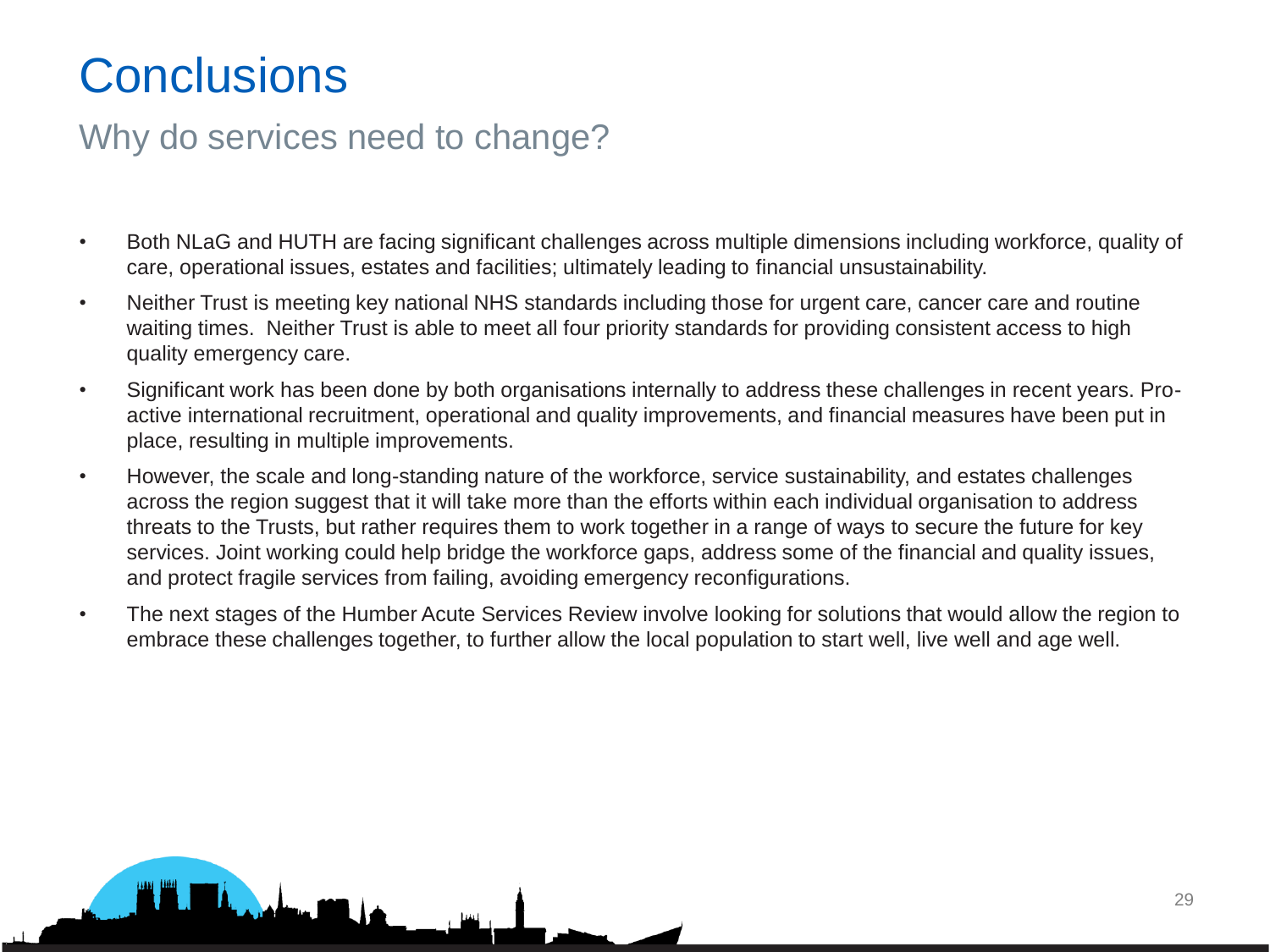# **Annex**